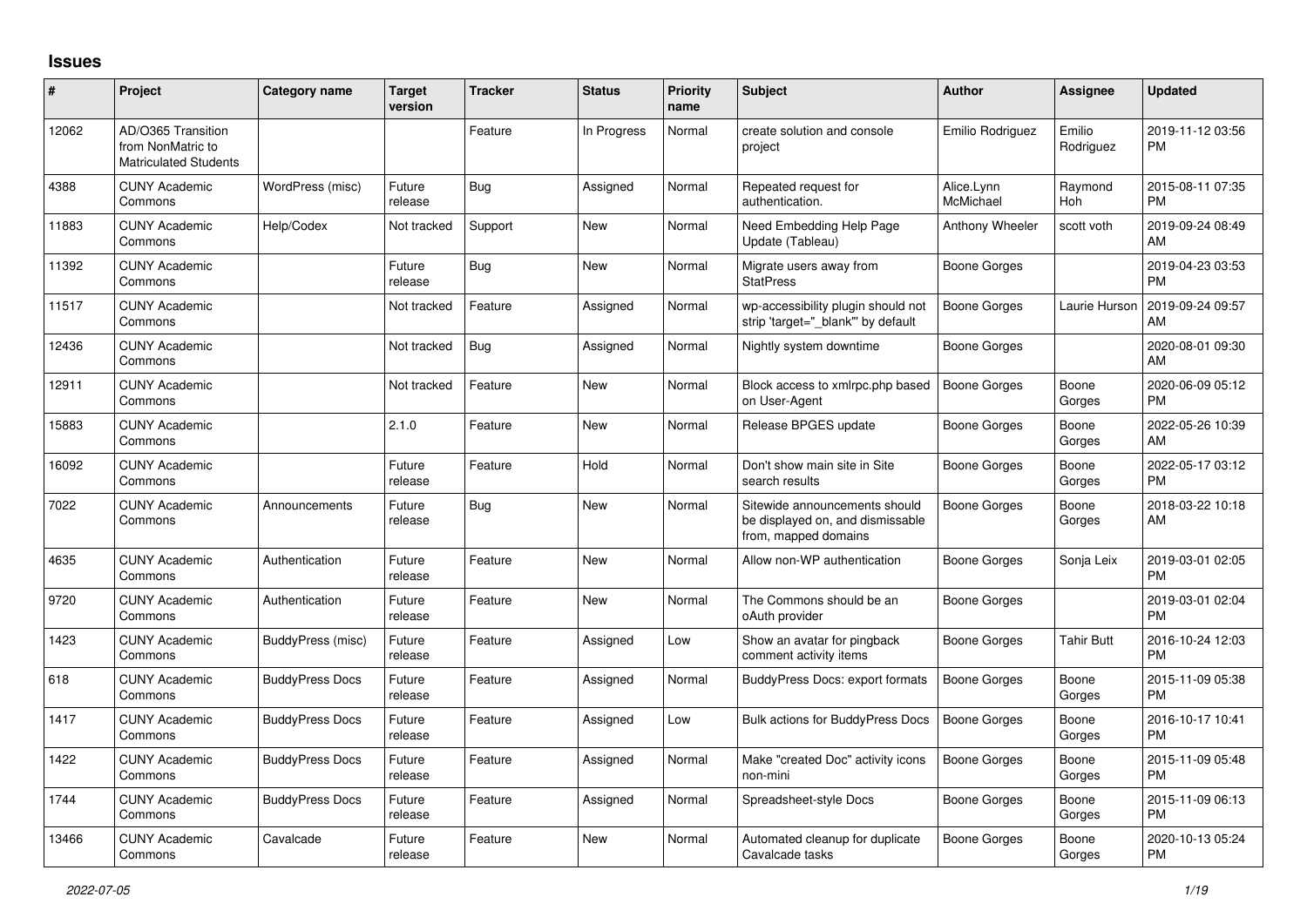| #     | <b>Project</b>                  | <b>Category name</b>           | <b>Target</b><br>version | <b>Tracker</b> | <b>Status</b> | Priority<br>name | <b>Subject</b>                                                                             | <b>Author</b>       | Assignee              | <b>Updated</b>                |
|-------|---------------------------------|--------------------------------|--------------------------|----------------|---------------|------------------|--------------------------------------------------------------------------------------------|---------------------|-----------------------|-------------------------------|
| 1165  | <b>CUNY Academic</b><br>Commons | <b>Email Invitations</b>       | Future<br>release        | Feature        | Assigned      | Low              | Allow saved lists of invitees under<br>Send Invites                                        | <b>Boone Gorges</b> | Boone<br>Gorges       | 2015-11-09 06:03<br><b>PM</b> |
| 1166  | <b>CUNY Academic</b><br>Commons | <b>Email Invitations</b>       | Future<br>release        | Feature        | <b>New</b>    | Low              | Better organizational tools for Sent   Boone Gorges<br><b>Invites</b>                      |                     | Boone<br>Gorges       | 2015-11-09 06:02<br><b>PM</b> |
| 1167  | <b>CUNY Academic</b><br>Commons | <b>Email Invitations</b>       | Future<br>release        | Feature        | <b>New</b>    | Low              | Allow email invitations to be resent                                                       | Boone Gorges        | Boone<br>Gorges       | 2015-11-12 12:53<br>AM        |
| 12042 | <b>CUNY Academic</b><br>Commons | <b>Email Notifications</b>     | Future<br>release        | Feature        | New           | Normal           | Improved error logging for BPGES<br>send queue                                             | <b>Boone Gorges</b> | Boone<br>Gorges       | 2021-11-19 12:25<br><b>PM</b> |
| 4481  | <b>CUNY Academic</b><br>Commons | Events                         | Future<br>release        | Feature        | New           | Normal           | Group admins/mods should have<br>the ability to unlink an event from<br>the group          | Boone Gorges        | Boone<br>Gorges       | 2017-04-24 03:53<br><b>PM</b> |
| 6749  | <b>CUNY Academic</b><br>Commons | Events                         | Future<br>release        | Bug            | New           | Low              | BPEO iCal request can trigger<br>very large number of DB queries                           | Boone Gorges        | Raymond<br>Hoh        | 2016-11-15 10:09<br><b>PM</b> |
| 3580  | <b>CUNY Academic</b><br>Commons | Group Blogs                    | Future<br>release        | Feature        | <b>New</b>    | Normal           | Multiple blogs per group                                                                   | Boone Gorges        | Boone<br>Gorges       | 2018-02-20 02:02<br><b>PM</b> |
| 11834 | <b>CUNY Academic</b><br>Commons | Group Files                    | Future<br>release        | Feature        | New           | Normal           | Improved tools for managing<br>group file folders                                          | Boone Gorges        | Sonja Leix            | 2019-09-06 03:55<br><b>PM</b> |
| 12091 | <b>CUNY Academic</b><br>Commons | <b>Group Files</b>             | Future<br>release        | Feature        | New           | Normal           | Improved pre-upload file validation<br>for bp-group-documents                              | Boone Gorges        | Boone<br>Gorges       | 2019-11-14 01:21<br><b>PM</b> |
| 3192  | <b>CUNY Academic</b><br>Commons | Group Forums                   | Future<br>release        | Feature        | Assigned      | Normal           | Customizable forum views for<br>bbPress 2.x group forums                                   | Boone Gorges        | Raymond<br>Hoh        | 2015-11-09 12:47<br><b>PM</b> |
| 3193  | <b>CUNY Academic</b><br>Commons | Group Forums                   | Future<br>release        | Feature        | Assigned      | Normal           | bbPress 2.x dynamic roles and<br><b>RBE</b>                                                | Boone Gorges        | Boone<br>Gorges       | 2014-09-30 01:30<br><b>PM</b> |
| 13358 | <b>CUNY Academic</b><br>Commons | Group Forums                   | Future<br>release        | Feature        | New           | Normal           | Improved UI for group forum<br>threading settings                                          | Boone Gorges        | Raymond<br><b>Hoh</b> | 2021-11-19 12:27<br><b>PM</b> |
| 14309 | <b>CUNY Academic</b><br>Commons | Group Library                  | Future<br>release        | Feature        | <b>New</b>    | Normal           | Better handling of<br>bp group document file download<br>attempts when file is not present | Boone Gorges        | Boone<br>Gorges       | 2021-11-19 12:28<br><b>PM</b> |
| 1983  | <b>CUNY Academic</b><br>Commons | Home Page                      | Future<br>release        | Feature        | Assigned      | Low              | Media Library integration with<br>Featured Content plugin                                  | Boone Gorges        | Dominic<br>Giglio     | 2014-03-17 10:34<br>AM        |
| 10580 | <b>CUNY Academic</b><br>Commons | Information<br>Architecture    | Future<br>release        | Design/UX      | New           | Normal           | Primary nav item review                                                                    | Boone Gorges        | Sara Cannon           | 2022-06-28 01:29<br><b>PM</b> |
| 3230  | <b>CUNY Academic</b><br>Commons | Internal Tools and<br>Workflow | Not tracked              | Feature        | Assigned      | High             | Scripts for quicker<br>provisioning/updating of<br>development environments                | <b>Boone Gorges</b> | Boone<br>Gorges       | 2016-01-26 04:54<br><b>PM</b> |
| 13891 | <b>CUNY Academic</b><br>Commons | Internal Tools and<br>Workflow | 2.1.0                    | Feature        | New           | Normal           | Migrate automated linting to<br>GitHub Actions                                             | Boone Gorges        | Jeremy Felt           | 2022-06-29 11:13<br>AM        |
| 15194 | <b>CUNY Academic</b><br>Commons | Internal Tools and<br>Workflow | 2.1.0                    | Feature        | New           | Normal           | PHPCS sniff for un-restored<br>switch_to_blog() calls                                      | Boone Gorges        | Jeremy Felt           | 2022-05-26 10:45<br>AM        |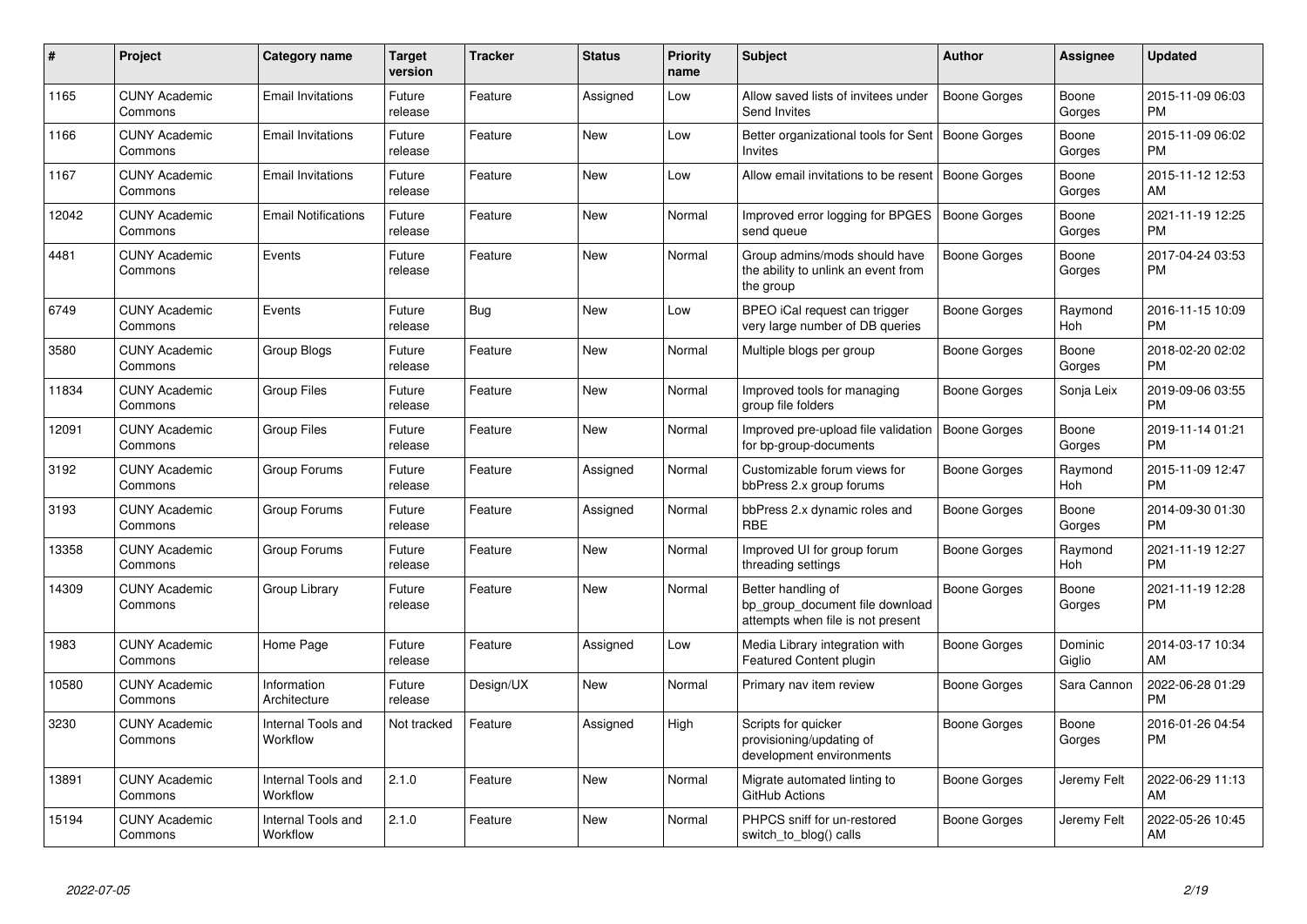| $\pmb{\#}$ | Project                         | <b>Category name</b>     | <b>Target</b><br>version | <b>Tracker</b> | <b>Status</b>        | <b>Priority</b><br>name | <b>Subject</b>                                                                                               | <b>Author</b>       | Assignee            | <b>Updated</b>                |
|------------|---------------------------------|--------------------------|--------------------------|----------------|----------------------|-------------------------|--------------------------------------------------------------------------------------------------------------|---------------------|---------------------|-------------------------------|
| 5234       | <b>CUNY Academic</b><br>Commons | Membership               | Future<br>release        | Feature        | Assigned             | Normal                  | Write Unconfirmed patch for WP                                                                               | Boone Gorges        | Boone<br>Gorges     | 2016-10-24 11:18<br>AM        |
| 3330       | <b>CUNY Academic</b><br>Commons | My Commons               | Future<br>release        | Feature        | Assigned             | Normal                  | "Commons Information" tool                                                                                   | Boone Gorges        | Chris Stein         | 2014-09-22 08:46<br><b>PM</b> |
| 10794      | <b>CUNY Academic</b><br>Commons | Performance              | Not tracked              | <b>Bug</b>     | New                  | Normal                  | Memcached connection<br>occasionally breaks                                                                  | Boone Gorges        | Boone<br>Gorges     | 2018-12-06 03:30<br><b>PM</b> |
| 2832       | <b>CUNY Academic</b><br>Commons | <b>Public Portfolio</b>  | Future<br>release        | Feature        | Assigned             | Normal                  | Improve interface for (not)<br>auto-linking profile fields                                                   | Boone Gorges        | Chris Stein         | 2015-01-05 08:52<br><b>PM</b> |
| 3048       | <b>CUNY Academic</b><br>Commons | <b>Public Portfolio</b>  | Future<br>release        | Feature        | New                  | Low                     | Images for rich text profile fields                                                                          | Boone Gorges        | Boone<br>Gorges     | 2014-02-19 12:56<br><b>PM</b> |
| 14184      | <b>CUNY Academic</b><br>Commons | <b>Public Portfolio</b>  | Future<br>release        | Feature        | New                  | Normal                  | Centralized mechanism for storing<br>Campus affiliations                                                     | <b>Boone Gorges</b> | Boone<br>Gorges     | 2022-01-04 11:35<br>AM        |
| 11945      | <b>CUNY Academic</b><br>Commons | Reckoning                | Future<br>release        | Feature        | Reporter<br>Feedback | Normal                  | Add Comments bubble to<br>Reckoning views                                                                    | Boone Gorges        | Boone<br>Gorges     | 2019-11-12 05:14<br><b>PM</b> |
| 308        | <b>CUNY Academic</b><br>Commons | Registration             | Future<br>release        | Feature        | <b>New</b>           | Normal                  | Group recommendations for<br>signup process                                                                  | Boone Gorges        | Samantha<br>Raddatz | 2015-11-09 05:07<br><b>PM</b> |
| 3002       | <b>CUNY Academic</b><br>Commons | Search                   | Future<br>release        | Feature        | Assigned             | Normal                  | Overhaul CAC search by using<br>external search appliance                                                    | Boone Gorges        | Boone<br>Gorges     | 2020-07-15 03:05<br><b>PM</b> |
| 13048      | <b>CUNY Academic</b><br>Commons | Shortcodes and<br>embeds | Future<br>release        | Feature        | <b>New</b>           | Normal                  | Jupyter Notebooks support                                                                                    | Boone Gorges        |                     | 2020-07-14 11:46<br>AM        |
| 13331      | <b>CUNY Academic</b><br>Commons | Site cloning             | Future<br>release        | <b>Bug</b>     | <b>New</b>           | Normal                  | Combine Site Template and Clone<br>operations                                                                | Boone Gorges        | Jeremy Felt         | 2021-11-19 12:39<br><b>PM</b> |
| 5488       | <b>CUNY Academic</b><br>Commons | Social Paper             | Future<br>release        | <b>Bug</b>     | New                  | Normal                  | Add a "last edited by" field to<br>Social Paper group directories                                            | Boone Gorges        |                     | 2016-04-21 10:05<br><b>PM</b> |
| 5489       | <b>CUNY Academic</b><br>Commons | Social Paper             | Future<br>release        | Feature        | New                  | Normal                  | Asc/desc sorting for Social Paper<br>directories                                                             | <b>Boone Gorges</b> |                     | 2016-04-21 10:06<br><b>PM</b> |
| 7663       | <b>CUNY Academic</b><br>Commons | Social Paper             | Future<br>release        | <b>Bug</b>     | <b>New</b>           | Normal                  | Social Paper notifications not<br>formatted correctly on secondary<br>sites                                  | Boone Gorges        | Boone<br>Gorges     | 2018-04-16 03:52<br><b>PM</b> |
| 1508       | <b>CUNY Academic</b><br>Commons | WordPress (misc)         | Future<br>release        | Feature        | Assigned             | Normal                  | Share login cookies across<br>mapped domains                                                                 | Boone Gorges        | Boone<br>Gorges     | 2012-07-02 12:12<br><b>PM</b> |
| 6332       | <b>CUNY Academic</b><br>Commons | WordPress (misc)         | Future<br>release        | Feature        | New                  | Normal                  | Allow uploaded files to be marked<br>as private in an ad hoc way                                             | <b>Boone Gorges</b> |                     | 2016-10-17 11:41<br><b>PM</b> |
| 10380      | <b>CUNY Academic</b><br>Commons | WordPress (misc)         | Future<br>release        | Feature        | In Progress          | Normal                  | Remove blacklisted plugins                                                                                   | Boone Gorges        |                     | 2022-04-26 12:00<br><b>PM</b> |
| 11024      | <b>CUNY Academic</b><br>Commons | WordPress (misc)         | Future<br>release        | <b>Bug</b>     | New                  | Normal                  | Subsites should not show "you<br>should update your .htaccess<br>now" notice after permalink setting<br>save | <b>Boone Gorges</b> |                     | 2019-01-28 01:35<br><b>PM</b> |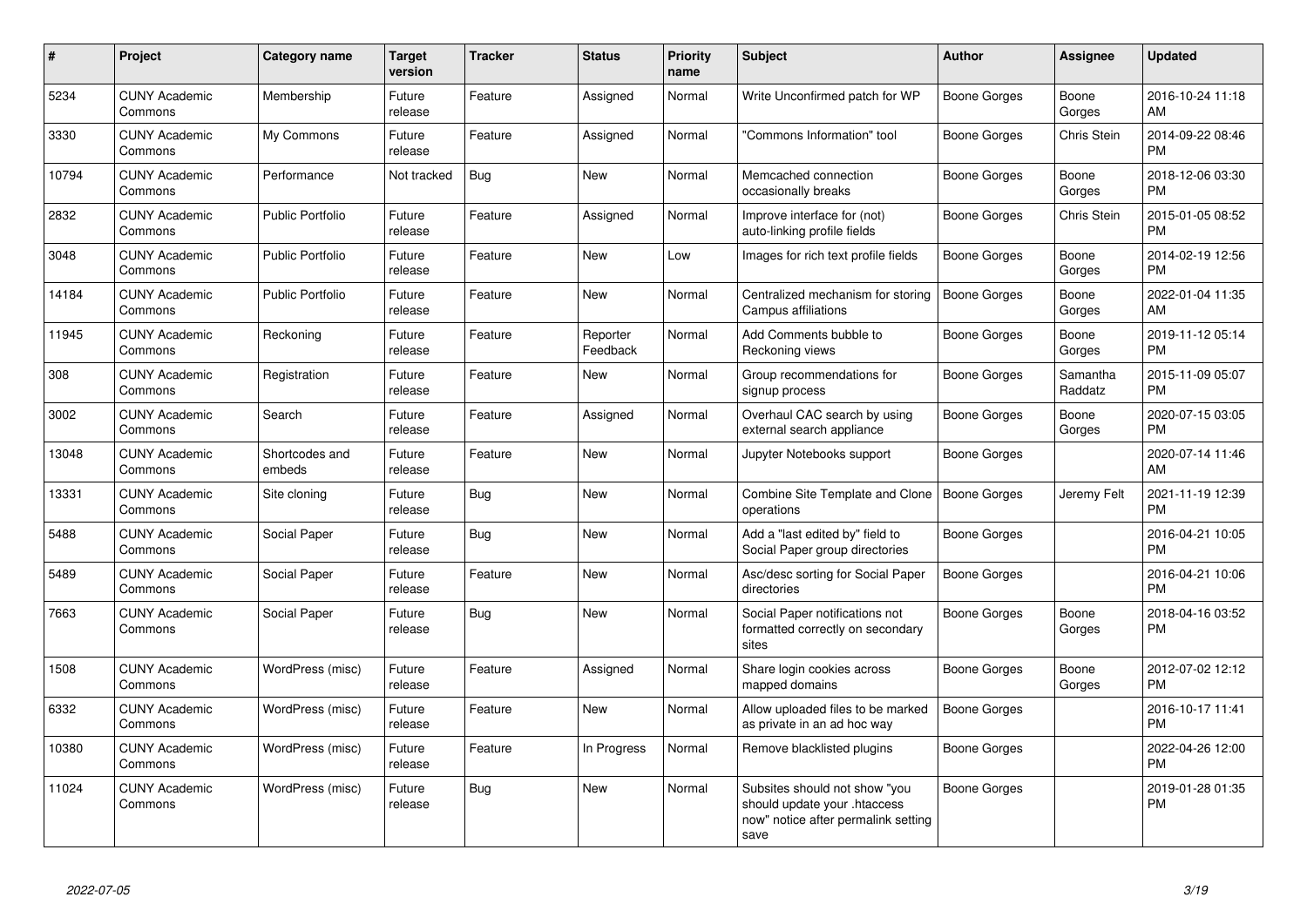| #     | Project                         | Category name            | <b>Target</b><br>version | <b>Tracker</b> | <b>Status</b>        | <b>Priority</b><br>name | <b>Subject</b>                                                   | <b>Author</b>      | Assignee           | <b>Updated</b>                |
|-------|---------------------------------|--------------------------|--------------------------|----------------|----------------------|-------------------------|------------------------------------------------------------------|--------------------|--------------------|-------------------------------|
| 13835 | <b>CUNY Academic</b><br>Commons | WordPress (misc)         | Future<br>release        | Feature        | New                  | Normal                  | Allow OneSearch widget to have<br>'CUNY' as campus               | Boone Gorges       | Boone<br>Gorges    | 2021-11-19 12:39<br><b>PM</b> |
| 9926  | <b>CUNY Academic</b><br>Commons | <b>WordPress Plugins</b> | Future<br>release        | Bug            | New                  | Normal                  | twitter-mentions-as-comments<br>cron jobs can run long           | Boone Gorges       | Boone<br>Gorges    | 2018-10-24 12:34<br><b>PM</b> |
| 14987 | <b>CUNY Academic</b><br>Commons | <b>WordPress Plugins</b> | Future<br>release        | <b>Bug</b>     | New                  | Normal                  | Elementor update causes<br>database freeze-up                    | Boone Gorges       | Boone<br>Gorges    | 2021-11-29 12:02<br><b>PM</b> |
| 1460  | <b>CUNY Academic</b><br>Commons | Analytics                | Future<br>release        | Feature        | Assigned             | Normal                  | <b>Update System Report</b>                                      | <b>Brian Foote</b> | Boone<br>Gorges    | 2015-11-09 06:13<br><b>PM</b> |
| 2666  | <b>CUNY Academic</b><br>Commons | About page               | Not tracked              | Documentation  | Assigned             | Normal                  | <b>Update About Text</b>                                         | Chris Stein        | Luke Waltzer       | 2016-03-04 11:19<br>AM        |
| 860   | <b>CUNY Academic</b><br>Commons | Design                   | Future<br>release        | Design/UX      | Assigned             | Normal                  | <b>Standardize Button Treatment</b><br><b>Across the Commons</b> | Chris Stein        | Chris Stein        | 2014-05-01 09:45<br>AM        |
| 3059  | <b>CUNY Academic</b><br>Commons | Group Forums             | Future<br>release        | Design/UX      | New                  | Normal                  | Forum Post Permissable Content<br><b>Explanatory Text</b>        | Chris Stein        | Chris Stein        | 2015-04-02 11:27<br>AM        |
| 3565  | <b>CUNY Academic</b><br>Commons | My Commons               | Not tracked              | Documentation  | <b>New</b>           | Normal                  | Load Newest inconsistencies                                      | Chris Stein        | scott voth         | 2015-11-09 01:16<br><b>PM</b> |
| 2881  | <b>CUNY Academic</b><br>Commons | <b>Public Portfolio</b>  | Future<br>release        | Feature        | Assigned             | Normal                  | Redesign the UX for Profiles                                     | Chris Stein        | <b>Chris Stein</b> | 2016-10-13 12:45<br><b>PM</b> |
| 15210 | <b>CUNY Academic</b><br>Commons | Analytics                | Not tracked              | Design/UX      | New                  | Normal                  | Google Analytics improvements                                    | Colin McDonald     | Boone<br>Gorges    | 2022-05-24 10:47<br>AM        |
| 13199 | <b>CUNY Academic</b><br>Commons | Group Forums             | Future<br>release        | Feature        | New                  | Normal                  | Favoring Groups over bbPress<br>plugin                           | Colin McDonald     | Colin<br>McDonald  | 2021-11-19 12:28<br><b>PM</b> |
| 13370 | <b>CUNY Academic</b><br>Commons | Group Library            | Future<br>release        | Feature        | <b>New</b>           | Normal                  | Library bulk deletion and folder<br>editing                      | Colin McDonald     | Boone<br>Gorges    | 2020-10-13 10:41<br>AM        |
| 9729  | <b>CUNY Academic</b><br>Commons | <b>SEO</b>               | Not tracked              | Support        | New                  | Normal                  | 503 Errors showing on<br>newlaborforum.cuny.edu                  | Diane Krauthamer   | Raymond<br>Hoh     | 2018-05-22 04:48<br><b>PM</b> |
| 3615  | <b>CUNY Academic</b><br>Commons | Redmine                  | Not tracked              | Feature        | New                  | Low                     | Create Redmine issues via email                                  | Dominic Giglio     | Boone<br>Gorges    | 2017-11-16 11:36<br>AM        |
| 13457 | <b>CUNY Academic</b><br>Commons | Group Forums             | 2.0.3                    | <b>Bug</b>     | New                  | High                    | Forum post not sending<br>notifications                          | Filipa Calado      | Raymond<br>Hoh     | 2022-06-29 11:32<br>AM        |
| 12004 | <b>CUNY Academic</b><br>Commons |                          | Not tracked              | Support        | Reporter<br>Feedback | Normal                  | Notifications for spam blog<br>comments                          | Gina Cherry        | Raymond<br>Hoh     | 2019-11-01 12:05<br><b>PM</b> |
| 14842 | <b>CUNY Academic</b><br>Commons |                          | Not tracked              | Support        | Reporter<br>Feedback | Normal                  | Question about widgets and block<br>editor                       | Gina Cherry        |                    | 2021-10-06 03:01<br><b>PM</b> |
| 11545 | <b>CUNY Academic</b><br>Commons | <b>WordPress Plugins</b> | Not tracked              | Support        | New                  | Normal                  | <b>Twitter searches in WordPress</b>                             | Gina Cherry        | Matt Gold          | 2019-09-23 01:03<br><b>PM</b> |
| 11649 | CUNY Academic<br>Commons        | <b>WordPress Plugins</b> | 2.0.3                    | <b>Bug</b>     | In Progress          | Normal                  | CC license displayed on every<br>page                            | Gina Cherry        | Raymond<br>Hoh     | 2022-06-29 11:32<br>AM        |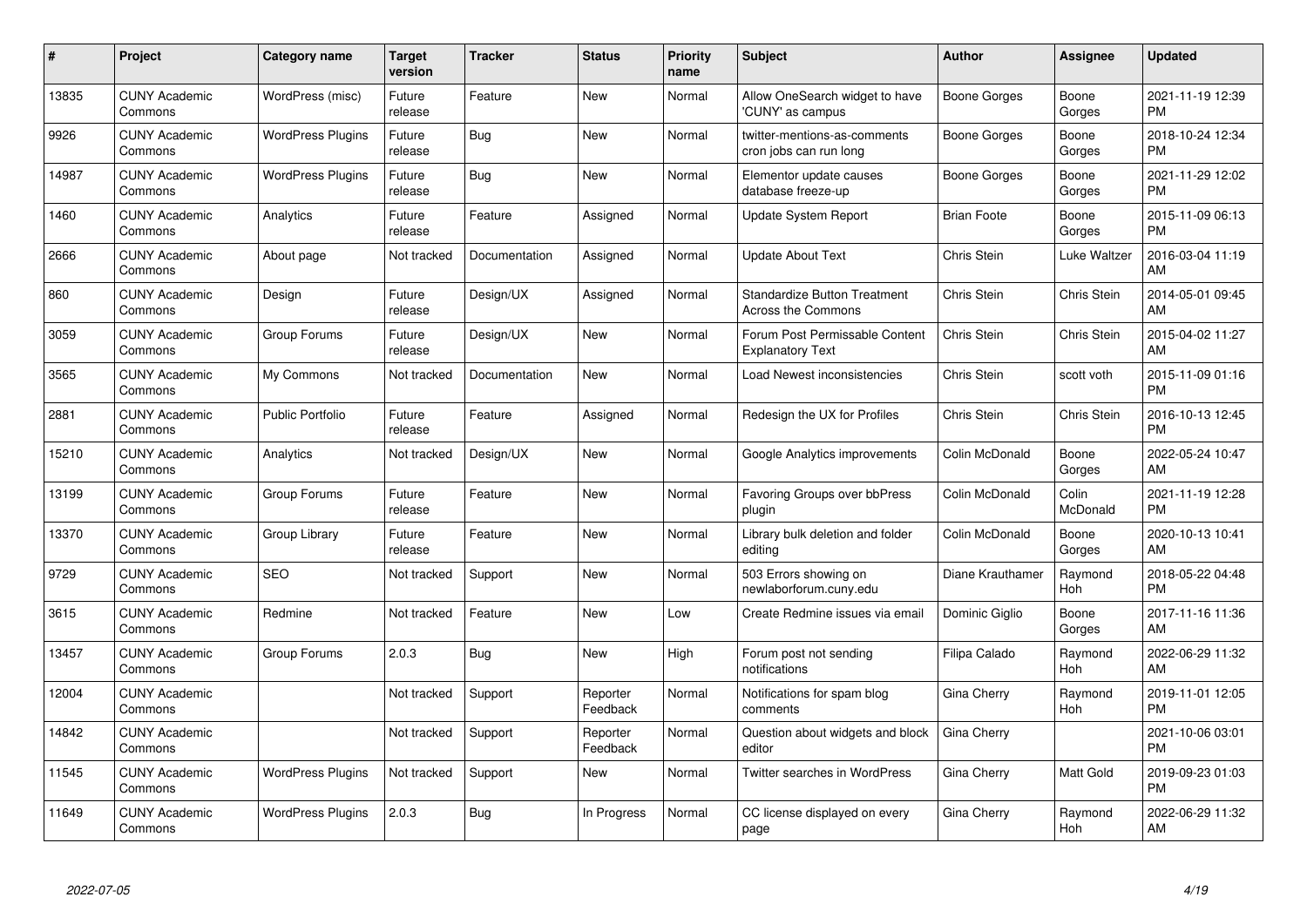| #     | Project                         | <b>Category name</b>   | <b>Target</b><br>version | <b>Tracker</b> | <b>Status</b>        | <b>Priority</b><br>name | Subject                                                                      | <b>Author</b> | <b>Assignee</b>     | <b>Updated</b>                |
|-------|---------------------------------|------------------------|--------------------------|----------------|----------------------|-------------------------|------------------------------------------------------------------------------|---------------|---------------------|-------------------------------|
| 3473  | <b>CUNY Academic</b><br>Commons | <b>User Experience</b> | Future<br>release        | Feature        | Assigned             | Normal                  | Commons profile: Add help info<br>about "Positions" replacing "title"        | Keith Miyake  | Samantha<br>Raddatz | 2015-11-09 02:28<br><b>PM</b> |
| 6755  | <b>CUNY Academic</b><br>Commons | WordPress (misc)       | Future<br>release        | Bug            | New                  | Normal                  | Cannot Deactivate Plugin                                                     | Laura Kane    |                     | 2016-11-16 01:12<br><b>PM</b> |
| 11131 | <b>CUNY Academic</b><br>Commons |                        | Future<br>release        | Feature        | Reporter<br>Feedback | Normal                  | Image Annotation Plugins                                                     | Laurie Hurson |                     | 2019-02-26 11:33<br>AM        |
| 11879 | <b>CUNY Academic</b><br>Commons |                        | Not tracked              | Bug            | New                  | Normal                  | Hypothesis comments appearing<br>on multiple, different pdfs across<br>blogs | Laurie Hurson | Laurie Hurson       | 2019-09-19 02:39<br><b>PM</b> |
| 12328 | <b>CUNY Academic</b><br>Commons |                        | Not tracked              | Support        | New                  | Normal                  | Sign up Code for Non-CUNY<br>Faculty                                         | Laurie Hurson |                     | 2020-01-28 10:25<br>AM        |
| 12484 | <b>CUNY Academic</b><br>Commons |                        | Not tracked              | Support        | Reporter<br>Feedback | Normal                  | Sign up Code for COIL Course<br>starting in March                            | Laurie Hurson | Matt Gold           | 2020-03-02 02:26<br><b>PM</b> |
| 14475 | <b>CUNY Academic</b><br>Commons |                        | Not tracked              | Publicity      | New                  | Normal                  | OER Showcase Page                                                            | Laurie Hurson | Laurie Hurson       | 2021-09-14 10:46<br>AM        |
| 14504 | <b>CUNY Academic</b><br>Commons |                        | Not tracked              | Publicity      | Reporter<br>Feedback | Normal                  | Adding showcases to home page<br>menu                                        | Laurie Hurson | Boone<br>Gorges     | 2022-01-19 03:26<br><b>PM</b> |
| 14538 | <b>CUNY Academic</b><br>Commons |                        | Not tracked              | Support        | Reporter<br>Feedback | Normal                  | Weebly To Commons                                                            | Laurie Hurson |                     | 2021-09-14 10:47<br>AM        |
| 14936 | <b>CUNY Academic</b><br>Commons |                        |                          | Bug            | New                  | Normal                  | Commons websites blocked by<br>SPS campus network                            | Laurie Hurson |                     | 2021-11-03 03:57<br><b>PM</b> |
| 14940 | <b>CUNY Academic</b><br>Commons |                        |                          | Bug            | New                  | Normal                  | Discrepancy between Commons<br>profile "sites" and actual # of sites         | Laurie Hurson |                     | 2021-11-08 11:09<br>AM        |
| 15176 | <b>CUNY Academic</b><br>Commons |                        | Not tracked              | Support        | Reporter<br>Feedback | Normal                  | Archiving Q Writing & Old<br>Wordpress Sites on the Commons                  | Laurie Hurson |                     | 2022-02-08 10:28<br>AM        |
| 15613 | <b>CUNY Academic</b><br>Commons |                        | 2.0.3                    | Feature        | Reporter<br>Feedback | Normal                  | Adding "Passster" plugin                                                     | Laurie Hurson |                     | 2022-06-29 11:32<br>AM        |
| 15757 | <b>CUNY Academic</b><br>Commons |                        |                          | <b>Bug</b>     | New                  | Normal                  | Members # do not match                                                       | Laurie Hurson |                     | 2022-03-30 04:52<br><b>PM</b> |
| 15923 | <b>CUNY Academic</b><br>Commons |                        | Not tracked              | Feature        | Reporter<br>Feedback | Normal                  | <b>Bellows Plugin Adjustments</b>                                            | Laurie Hurson |                     | 2022-04-20 10:10<br>AM        |
| 16332 | <b>CUNY Academic</b><br>Commons |                        |                          | Feature        | <b>New</b>           | Normal                  | Refining the OER Tag: Remove<br>OER tag option from Creation<br>Process      | Laurie Hurson |                     | 2022-07-05 01:07<br><b>PM</b> |
| 11789 | <b>CUNY Academic</b><br>Commons | Courses                | Future<br>release        | Feature        | New                  | Normal                  | Ability to remove item from<br>Courses list                                  | Laurie Hurson | Sonja Leix          | 2019-09-24 12:28<br>PM.       |
| 12438 | <b>CUNY Academic</b><br>Commons | Courses                | Not tracked              | <b>Bug</b>     | New                  | Normal                  | Site appearing twice                                                         | Laurie Hurson | Boone<br>Gorges     | 2020-02-18 01:34<br><b>PM</b> |
| 16199 | <b>CUNY Academic</b><br>Commons | Directories            | 2.0.3                    | <b>Bug</b>     | New                  | Normal                  | Removed "Semester" Filter from<br><b>Courses Directory</b>                   | Laurie Hurson | Boone<br>Gorges     | 2022-06-29 11:32<br>AM        |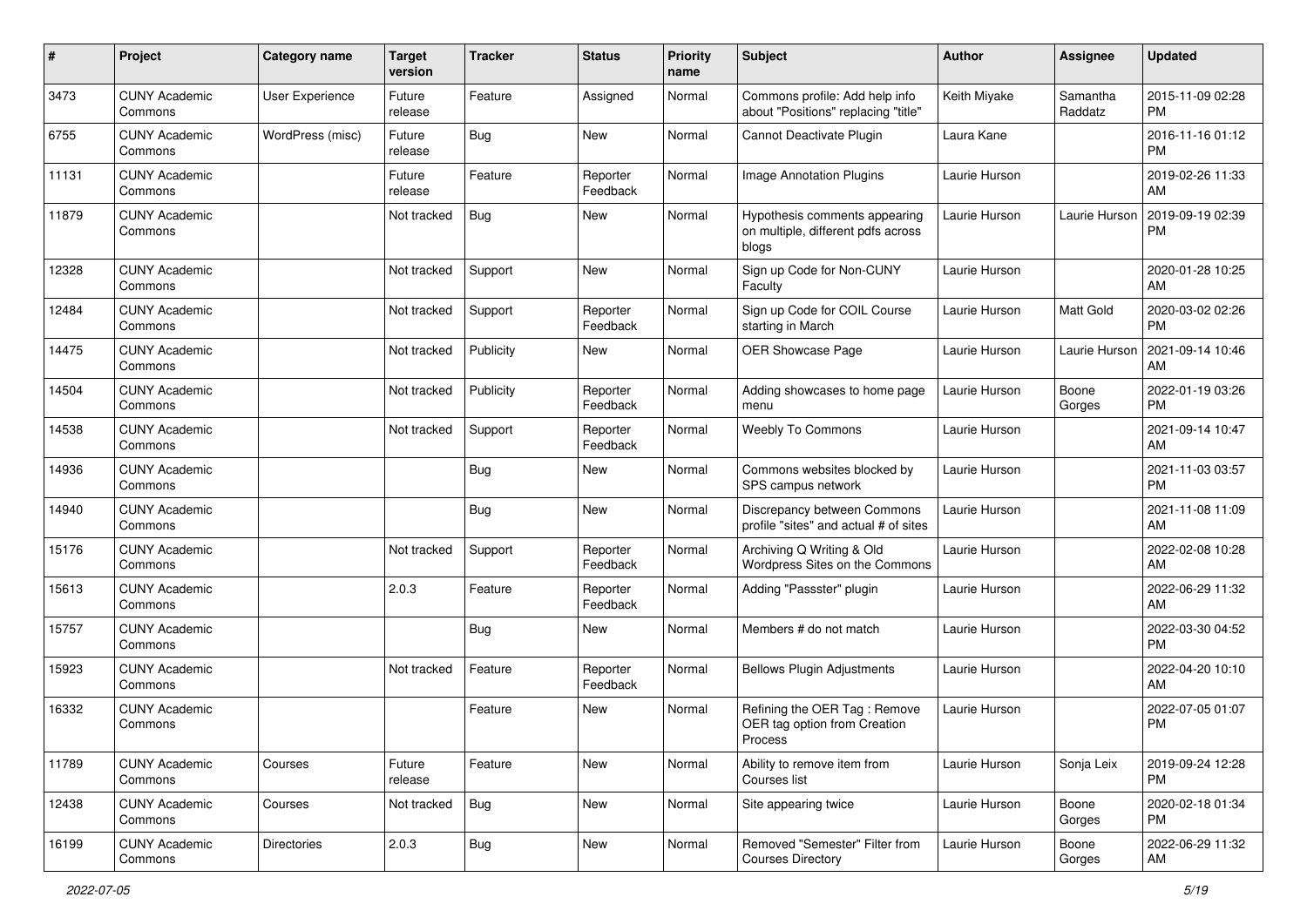| $\#$  | Project                         | <b>Category name</b>      | <b>Target</b><br>version | <b>Tracker</b> | <b>Status</b>        | <b>Priority</b><br>name | <b>Subject</b>                                              | <b>Author</b> | <b>Assignee</b>     | <b>Updated</b>                |
|-------|---------------------------------|---------------------------|--------------------------|----------------|----------------------|-------------------------|-------------------------------------------------------------|---------------|---------------------|-------------------------------|
| 13650 | <b>CUNY Academic</b><br>Commons | Group Library             | Future<br>release        | Feature        | <b>New</b>           | Normal                  | Forum Attachments in Group<br>Library                       | Laurie Hurson |                     | 2021-11-19 12:30<br><b>PM</b> |
| 12446 | <b>CUNY Academic</b><br>Commons | Groups (misc)             | Future<br>release        | Feature        | Reporter<br>Feedback | Normal                  | Toggle default site to group forum<br>posting               | Laurie Hurson | Laurie Hurson       | 2020-03-10 11:57<br>AM        |
| 14787 | <b>CUNY Academic</b><br>Commons | Plugin Packages           | Future<br>release        | Feature        | New                  | Normal                  | Creating a "Design" plugin<br>package                       | Laurie Hurson | scott voth          | 2022-04-27 04:56<br><b>PM</b> |
| 11843 | <b>CUNY Academic</b><br>Commons | WordPress (misc)          | Future<br>release        | Design/UX      | <b>New</b>           | Normal                  | Tweaking the Gutenberg Editor<br>Interface                  | Laurie Hurson |                     | 2022-04-26 12:00<br><b>PM</b> |
| 9289  | <b>CUNY Academic</b><br>Commons | <b>WordPress Plugins</b>  | Future<br>release        | <b>Bug</b>     | Reporter<br>Feedback | Normal                  | Email Users Plugin                                          | Laurie Hurson | Boone<br>Gorges     | 2018-10-24 12:34<br><b>PM</b> |
| 11415 | <b>CUNY Academic</b><br>Commons | <b>WordPress Plugins</b>  | Not tracked              | <b>Bug</b>     | Reporter<br>Feedback | Normal                  | <b>Blog Subscriptions in Jetpack</b>                        | Laurie Hurson |                     | 2019-05-14 10:34<br>AM        |
| 12121 | <b>CUNY Academic</b><br>Commons | <b>WordPress Plugins</b>  | 2.0.3                    | Feature        | Reporter<br>Feedback | Normal                  | Embedding H5P Iframes on<br><b>Commons Site</b>             | Laurie Hurson | Boone<br>Gorges     | 2022-06-29 11:32<br>AM        |
| 9060  | <b>CUNY Academic</b><br>Commons | Commons In A Box          | Not tracked              | <b>Bug</b>     | Hold                 | Normal                  | Problems with CBox image library<br>upload                  | Lisa Rhody    | Raymond<br>Hoh      | 2018-01-10 03:26<br><b>PM</b> |
| 2612  | <b>CUNY Academic</b><br>Commons |                           | Not tracked              | Publicity      | Assigned             | Normal                  | Pinterest site for the Commons                              | local admin   | Sarah<br>Morgano    | 2016-03-04 11:19<br>AM        |
| 2325  | <b>CUNY Academic</b><br>Commons | BuddyPress (misc)         | Future<br>release        | Feature        | Assigned             | Low                     | Profile should have separate fields<br>for first/last names | local admin   | Boone<br>Gorges     | 2015-11-09 06:09<br><b>PM</b> |
| 2610  | <b>CUNY Academic</b><br>Commons | Group Invitations         | Future<br>release        | Feature        | Assigned             | Low                     | Request: Custom invitation<br>message to group invites      | local admin   | Boone<br>Gorges     | 2015-11-09 06:13<br><b>PM</b> |
| 2175  | <b>CUNY Academic</b><br>Commons | WordPress (misc)          | Not tracked              | Support        | Assigned             | Normal                  | Subscibe 2 vs. Jetpack<br>subscription options              | local admin   | Matt Gold           | 2016-01-26 04:58<br><b>PM</b> |
| 6644  | <b>CUNY Academic</b><br>Commons |                           | Not tracked              | <b>Bug</b>     | Reporter<br>Feedback | High                    | White Screen at Login Pge                                   | Luke Waltzer  | Raymond<br>Hoh      | 2016-11-21 10:34<br><b>PM</b> |
| 6078  | <b>CUNY Academic</b><br>Commons | Blogs (BuddyPress)        | Future<br>release        | Feature        | <b>New</b>           | Normal                  | <b>Explore Adding Network Blog</b><br>Metadata Plugin       | Luke Waltzer  | Luke Waltzer        | 2016-10-11 10:29<br><b>PM</b> |
| 8835  | <b>CUNY Academic</b><br>Commons | <b>Blogs (BuddyPress)</b> | Future<br>release        | Feature        | New                  | Normal                  | Extend cuny is shortlinks to sites                          | Luke Waltzer  | Boone<br>Gorges     | 2022-04-26 11:59<br>AM        |
| 7624  | <b>CUNY Academic</b><br>Commons | BuddyPress (misc)         | Future<br>release        | Design/UX      | New                  | Normal                  | <b>BP</b> Notifications                                     | Luke Waltzer  | Paige Dupont        | 2017-02-08 10:43<br><b>PM</b> |
| 6389  | <b>CUNY Academic</b><br>Commons | <b>BuddyPress Docs</b>    | Future<br>release        | Feature        | New                  | Low                     | Make Discussion Area Visible<br>When Editing a Doc          | Luke Waltzer  | Boone<br>Gorges     | 2016-10-21 04:16<br><b>PM</b> |
| 5317  | <b>CUNY Academic</b><br>Commons | Group Blogs               | Not tracked              | Bug            | Reporter<br>Feedback | Normal                  | Notifications of New Post Didn't<br>Come                    | Luke Waltzer  | Samantha<br>Raddatz | 2016-03-21 10:41<br><b>PM</b> |
| 5268  | <b>CUNY Academic</b><br>Commons | Group Forums              | Future<br>release        | <b>Bug</b>     | Assigned             | Normal                  | Long-time to post to multiple<br>groups                     | Luke Waltzer  | Daniel Jones        | 2016-09-07 06:31<br><b>PM</b> |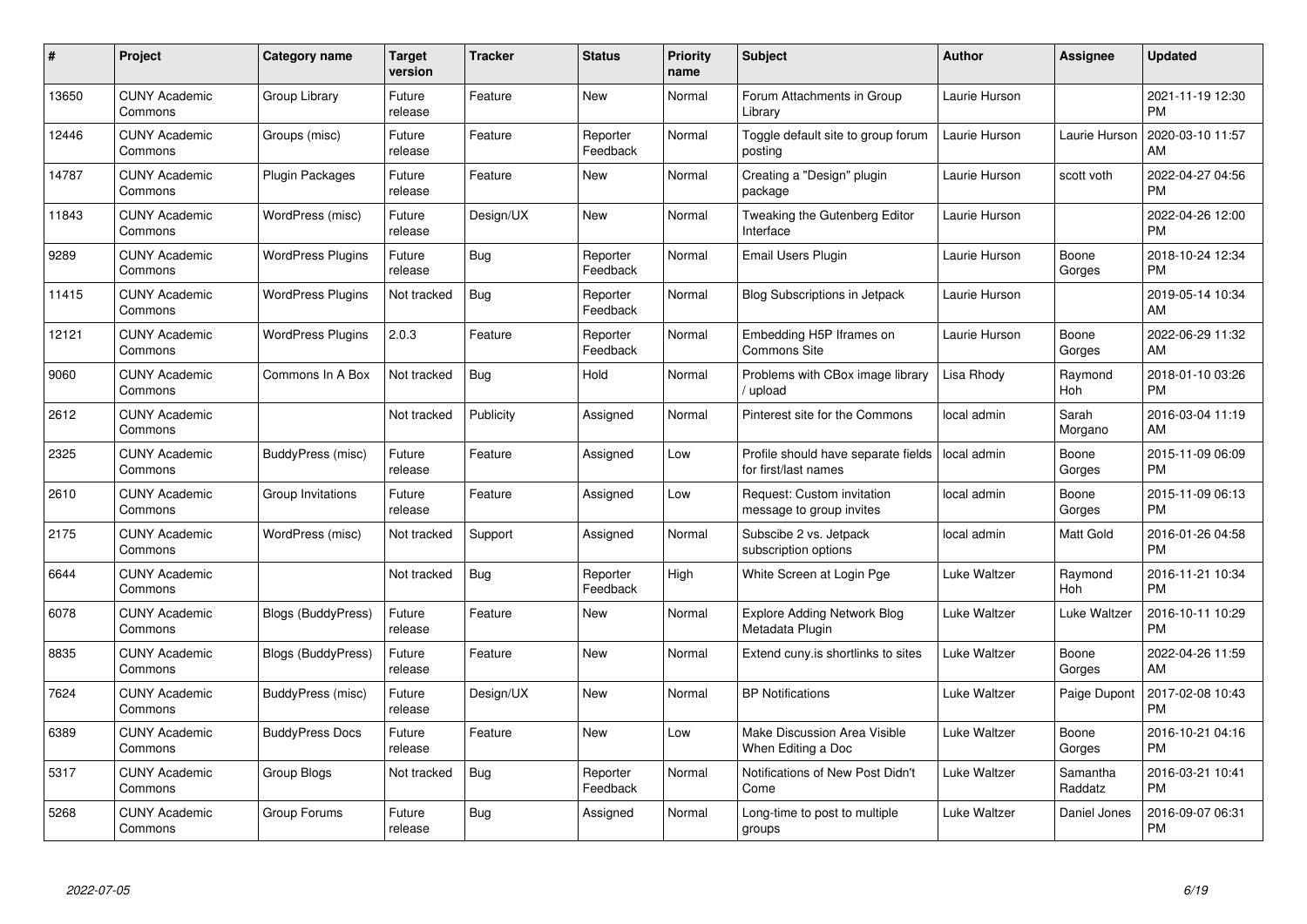| #     | <b>Project</b>                  | <b>Category name</b>     | <b>Target</b><br>version | <b>Tracker</b> | <b>Status</b>        | <b>Priority</b><br>name | <b>Subject</b>                                                                             | <b>Author</b>        | Assignee            | <b>Updated</b>                |
|-------|---------------------------------|--------------------------|--------------------------|----------------|----------------------|-------------------------|--------------------------------------------------------------------------------------------|----------------------|---------------------|-------------------------------|
| 6392  | <b>CUNY Academic</b><br>Commons | Group Forums             | Future<br>release        | Design/UX      | Assigned             | Low                     | Composition/Preview Panes in<br>Forum Posts                                                | Luke Waltzer         | Paige Dupont        | 2016-10-21 04:26<br><b>PM</b> |
| 7928  | <b>CUNY Academic</b><br>Commons | Group Forums             | Not tracked              | <b>Bug</b>     | New                  | Normal                  | Duplicate Forum post                                                                       | Luke Waltzer         | Raymond<br>Hoh      | 2017-04-11 09:27<br><b>PM</b> |
| 9895  | <b>CUNY Academic</b><br>Commons | Onboarding               | Future<br>release        | Feature        | Assigned             | Normal                  | Add "Accept Invitation"<br>link/button/function to Group<br>and/or Site invitation emails? | Luke Waltzer         | Boone<br>Gorges     | 2018-06-07 12:42<br><b>PM</b> |
| 5225  | <b>CUNY Academic</b><br>Commons | Registration             | Future<br>release        | Feature        | Assigned             | Normal                  | On-boarding Issues                                                                         | Luke Waltzer         | Samantha<br>Raddatz | 2016-02-12 02:58<br><b>PM</b> |
| 13430 | <b>CUNY Academic</b><br>Commons | Reply By Email           | Not tracked              | Bug            | New                  | Normal                  | Delay in RBE                                                                               | Luke Waltzer         | Raymond<br>Hoh      | 2020-10-13 11:16<br>AM        |
| 7981  | <b>CUNY Academic</b><br>Commons | Social Paper             | Future<br>release        | <b>Bug</b>     | <b>New</b>           | Normal                  | Social Paper comments should<br>not go to spam                                             | Luke Waltzer         | Boone<br>Gorges     | 2018-04-16 03:52<br><b>PM</b> |
| 6356  | <b>CUNY Academic</b><br>Commons | <b>WordPress Plugins</b> | Future<br>release        | <b>Bug</b>     | Reporter<br>Feedback | Low                     | Should Subscribe2 be<br>deprecated?                                                        | Luke Waltzer         |                     | 2017-03-20 12:20<br><b>PM</b> |
| 9211  | <b>CUNY Academic</b><br>Commons | <b>WordPress Plugins</b> | Future<br>release        | Support        | Reporter<br>Feedback | Normal                  | Auto-Role Setting in Forum Plugin<br>Causing Some Confusion                                | Luke Waltzer         | Boone<br>Gorges     | 2018-03-13 11:44<br>AM        |
| 7828  | <b>CUNY Academic</b><br>Commons |                          | Not tracked              | Feature        | Assigned             | Normal                  | Theme Assessment 2017                                                                      | Margaret Galvan      | Margaret<br>Galvan  | 2017-05-02 10:41<br><b>PM</b> |
| 8078  | <b>CUNY Academic</b><br>Commons | <b>WordPress Plugins</b> | Future<br>release        | System Upgrade | Assigned             | Normal                  | <b>CommentPress Updates</b>                                                                | Margaret Galvan      | Christian<br>Wach   | 2017-05-08 03:49<br><b>PM</b> |
| 8211  | <b>CUNY Academic</b><br>Commons | <b>WordPress Themes</b>  | Future<br>release        | Feature        | New                  | Normal                  | Theme Suggestions: Material<br>Design-Inspired Themes                                      | Margaret Galvan      | Margaret<br>Galvan  | 2017-08-07 02:48<br><b>PM</b> |
| 8607  | <b>CUNY Academic</b><br>Commons |                          | Not tracked              | Support        | New                  | Normal                  | Paypal?                                                                                    | Marilyn Weber        | Matt Gold           | 2018-05-15 01:37<br><b>PM</b> |
| 9207  | <b>CUNY Academic</b><br>Commons |                          | Future<br>release        | Support        | Reporter<br>Feedback | Normal                  | display dashboards made in<br>Tableau?                                                     | Marilyn Weber        | Boone<br>Gorges     | 2018-04-10 10:42<br>AM        |
| 10657 | <b>CUNY Academic</b><br>Commons |                          | Not tracked              | Support        | Reporter<br>Feedback | Normal                  | child theme problems                                                                       | Marilyn Weber        |                     | 2018-11-08 01:19<br><b>PM</b> |
| 11149 | <b>CUNY Academic</b><br>Commons |                          | Not tracked              | Support        | Reporter<br>Feedback | Normal                  | comments getting blocked                                                                   | Marilyn Weber        | Raymond<br>Hoh      | 2019-03-26 11:40<br>AM        |
| 11509 | <b>CUNY Academic</b><br>Commons |                          | Not tracked              | Support        | Reporter<br>Feedback | Normal                  | deleted Page causing a Menu<br>problem?                                                    | Marilyn Weber        |                     | 2019-06-04 09:54<br>AM        |
| 11519 | <b>CUNY Academic</b><br>Commons |                          | Not tracked              | Support        | Assigned             | Normal                  | comment option not appearing                                                               | Marilyn Weber        |                     | 2019-09-24 10:28<br>AM        |
| 11771 | <b>CUNY Academic</b><br>Commons |                          | Not tracked              | Support        | Reporter<br>Feedback | Normal                  | post displays in sections                                                                  | Marilyn Weber        |                     | 2019-08-20 10:34<br>AM        |
| 11787 | <b>CUNY Academic</b><br>Commons |                          | Not tracked              | Support        | Reporter<br>Feedback | Normal                  | automated comments notifications<br>on ZenDesk                                             | <b>Marilyn Weber</b> |                     | 2019-08-26 06:18<br><b>PM</b> |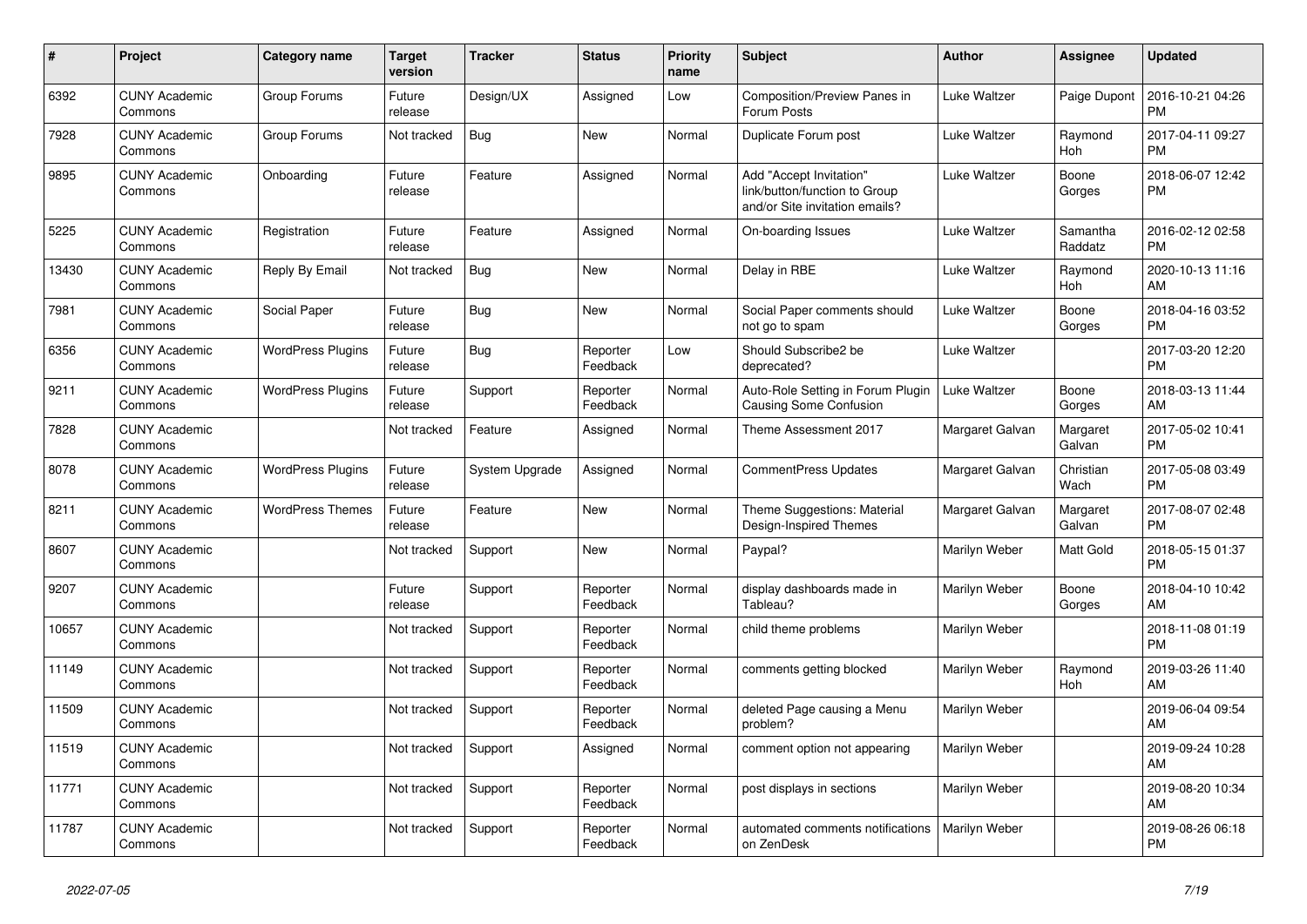| $\vert$ # | Project                         | Category name | <b>Target</b><br>version | <b>Tracker</b> | <b>Status</b>        | <b>Priority</b><br>name | <b>Subject</b>                                                    | <b>Author</b> | <b>Assignee</b> | <b>Updated</b>                |
|-----------|---------------------------------|---------------|--------------------------|----------------|----------------------|-------------------------|-------------------------------------------------------------------|---------------|-----------------|-------------------------------|
| 11848     | <b>CUNY Academic</b><br>Commons |               | Not tracked              | Support        | Hold                 | Normal                  | a Dean of Faculty wants to share<br>a large file                  | Marilyn Weber |                 | 2019-09-24 08:44<br>AM        |
| 12352     | <b>CUNY Academic</b><br>Commons |               | Not tracked              | Support        | New                  | Normal                  | "posts list" page builder block<br>option                         | Marilyn Weber |                 | 2020-02-03 01:29<br><b>PM</b> |
| 13034     | <b>CUNY Academic</b><br>Commons |               | Not tracked              | Support        | Reporter<br>Feedback | Normal                  | a site is asking people to join the<br>Commons to get a download  | Marilyn Weber |                 | 2020-07-12 07:23<br>AM        |
| 13255     | <b>CUNY Academic</b><br>Commons |               | Not tracked              | Support        | Reporter<br>Feedback | Normal                  | Accessibility problems                                            | Marilyn Weber |                 | 2020-09-01 05:48<br><b>PM</b> |
| 13286     | <b>CUNY Academic</b><br>Commons |               | Not tracked              | Support        | New                  | Normal                  | problem connecting with<br><b>WordPress app</b>                   | Marilyn Weber | Raymond<br>Hoh  | 2020-09-08 11:16<br>AM        |
| 13912     | <b>CUNY Academic</b><br>Commons |               | Not tracked              | Feature        | Hold                 | Low                     | posting "missed schedule"                                         | Marilyn Weber |                 | 2021-02-23 10:46<br>AM        |
| 14398     | <b>CUNY Academic</b><br>Commons |               | Not tracked              | Support        | Reporter<br>Feedback | Normal                  | Events plug-in notification problem                               | Marilyn Weber |                 | 2021-05-11 11:21<br>AM        |
| 14784     | <b>CUNY Academic</b><br>Commons |               |                          | Support        | Reporter<br>Feedback | Normal                  | User report of logo problem when<br>using Customizer theme        | Marilyn Weber |                 | 2021-09-17 10:25<br>AM        |
| 14900     | <b>CUNY Academic</b><br>Commons |               | Not tracked              | Support        | Reporter<br>Feedback | Normal                  | previous theme?                                                   | Marilyn Weber |                 | 2021-10-25 10:31<br>AM        |
| 15045     | <b>CUNY Academic</b><br>Commons |               |                          | Support        | <b>New</b>           | Normal                  | no result for KCeL in the search<br>box on the commons            | Marilyn Weber |                 | 2021-12-10 11:29<br>AM        |
| 15169     | <b>CUNY Academic</b><br>Commons |               | 2.0.3                    | Support        | Reporter<br>Feedback | Normal                  | new Prelude website zipfiles for<br>custom theme and other files. | Marilyn Weber |                 | 2022-06-29 11:32<br>AM        |
| 15260     | <b>CUNY Academic</b><br>Commons |               |                          | Support        | Reporter<br>Feedback | Normal                  | Diacritical markings   European<br><b>Stages</b>                  | Marilyn Weber |                 | 2022-02-04 08:16<br>AM        |
| 15370     | <b>CUNY Academic</b><br>Commons |               |                          | Support        | Reporter<br>Feedback | Normal                  | All-in-One Event Calendar?                                        | Marilyn Weber |                 | 2022-02-17 11:03<br>AM        |
| 15565     | <b>CUNY Academic</b><br>Commons |               |                          | Support        | New                  | Normal                  | Events - send updates to an email<br>listserv                     | Marilyn Weber |                 | 2022-03-10 01:06<br><b>PM</b> |
| 15655     | <b>CUNY Academic</b><br>Commons |               | 2.0.3                    | Support        | Reporter<br>Feedback | Normal                  | Event Aggregator plugin?                                          | Marilyn Weber |                 | 2022-06-29 11:32<br><b>AM</b> |
| 15685     | <b>CUNY Academic</b><br>Commons |               |                          | Support        | New                  | High                    | problem with chrome?                                              | Marilyn Weber |                 | 2022-04-25 03:40<br><b>PM</b> |
| 15816     | <b>CUNY Academic</b><br>Commons |               | Not tracked              | Support        | New                  | Normal                  | slow loading at SPS                                               | Marilyn Weber |                 | 2022-04-05 01:26<br><b>PM</b> |
| 16099     | <b>CUNY Academic</b><br>Commons |               |                          | Support        | Reporter<br>Feedback | Normal                  | request for Newsletter Glue                                       | Marilyn Weber |                 | 2022-05-13 12:14<br><b>PM</b> |
| 16110     | <b>CUNY Academic</b><br>Commons |               |                          | Support        | Reporter<br>Feedback | Normal                  | remove Creative Commons<br>license from pages?                    | Marilyn Weber | Raymond<br>Hoh  | 2022-05-17 06:11<br>PM        |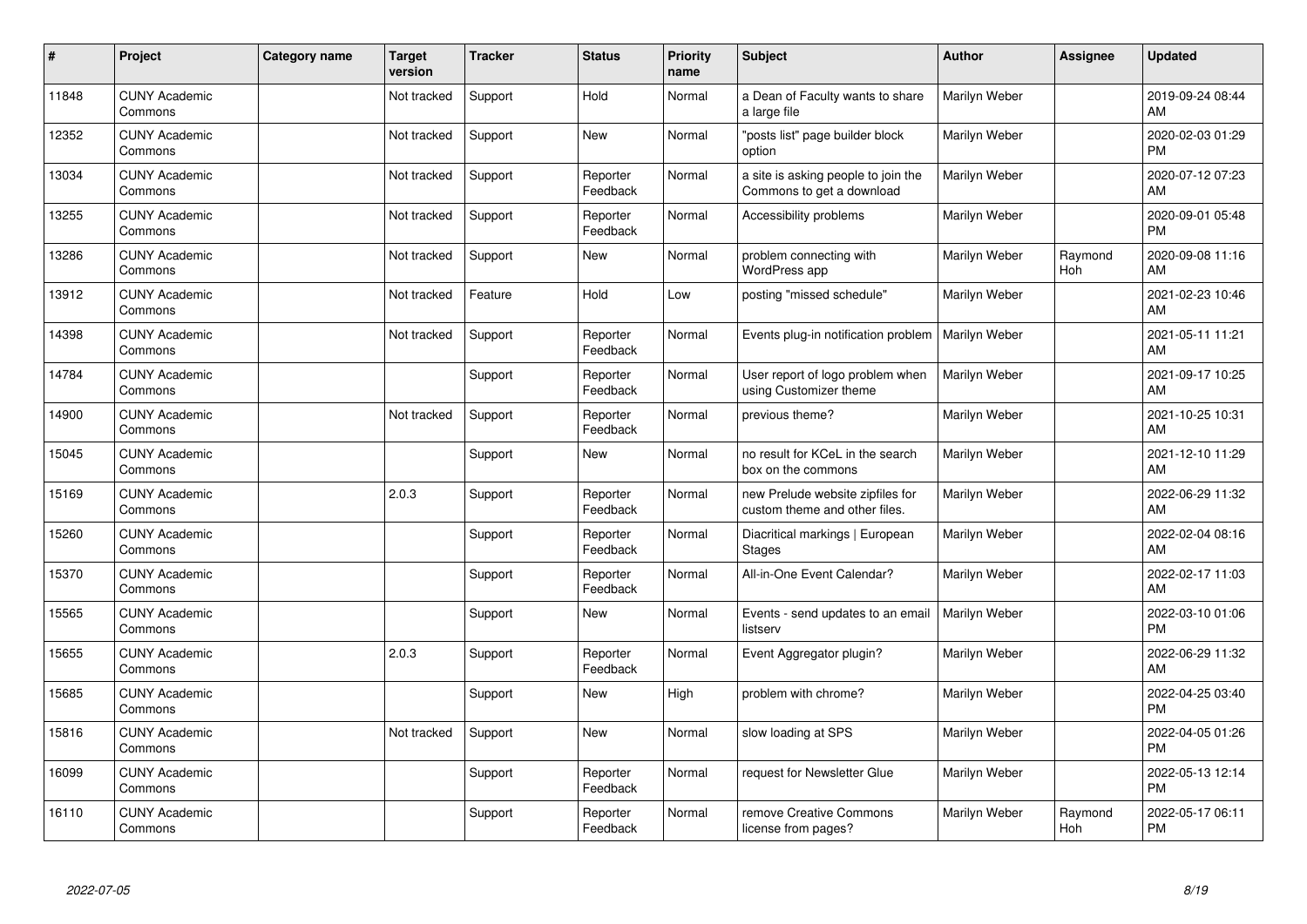| $\pmb{\#}$ | Project                         | <b>Category name</b>       | <b>Target</b><br>version | <b>Tracker</b> | <b>Status</b>        | <b>Priority</b><br>name | <b>Subject</b>                                                                                                                                        | <b>Author</b> | Assignee            | <b>Updated</b>                |
|------------|---------------------------------|----------------------------|--------------------------|----------------|----------------------|-------------------------|-------------------------------------------------------------------------------------------------------------------------------------------------------|---------------|---------------------|-------------------------------|
| 12350      | <b>CUNY Academic</b><br>Commons | <b>Blogs (BuddyPress)</b>  | Not tracked              | Support        | Reporter<br>Feedback | Normal                  | URL creation problem                                                                                                                                  | Marilyn Weber |                     | 2020-02-03 11:27<br>AM        |
| 5992       | <b>CUNY Academic</b><br>Commons | <b>Email Notifications</b> | Future<br>release        | Feature        | <b>New</b>           | Normal                  | Changing the From line of<br>autogenerated blog emails                                                                                                | Marilyn Weber |                     | 2018-09-27 05:19<br><b>PM</b> |
| 11971      | <b>CUNY Academic</b><br>Commons | <b>Email Notifications</b> | Future<br>release        | <b>Bug</b>     | Reporter<br>Feedback | Low                     | Pictures obscured in emailed post<br>notifications                                                                                                    | Marilyn Weber | Raymond<br>Hoh      | 2019-11-21 01:14<br><b>PM</b> |
| 9835       | <b>CUNY Academic</b><br>Commons | Group Forums               | Future<br>release        | Bug            | Assigned             | Normal                  | add a "like" function?                                                                                                                                | Marilyn Weber | <b>Erik Trainer</b> | 2018-06-05 01:49<br><b>PM</b> |
| 13328      | <b>CUNY Academic</b><br>Commons | Group Forums               | Not tracked              | Bug            | Reporter<br>Feedback | Normal                  | cross-posting in two related<br>groups                                                                                                                | Marilyn Weber | Raymond<br>Hoh      | 2020-09-15 10:39<br><b>PM</b> |
| 12382      | <b>CUNY Academic</b><br>Commons | Membership                 | Not tracked              | Support        | <b>New</b>           | Normal                  | Email request change                                                                                                                                  | Marilyn Weber | Marilyn<br>Weber    | 2020-02-06 12:56<br><b>PM</b> |
| 10273      | <b>CUNY Academic</b><br>Commons | Registration               | Not tracked              | Support        | Reporter<br>Feedback | Normal                  | users combining CF and campus<br>address                                                                                                              | Marilyn Weber |                     | 2019-09-18 10:58<br>AM        |
| 5050       | <b>CUNY Academic</b><br>Commons | Social Paper               | Future<br>release        | Feature        | <b>New</b>           | Low                     | Making comments visible in SP<br>editing mode (SP suggestion #1)                                                                                      | Marilyn Weber | Samantha<br>Raddatz | 2019-09-17 11:10<br><b>PM</b> |
| 5052       | <b>CUNY Academic</b><br>Commons | Social Paper               | Future<br>release        | Feature        | <b>New</b>           | Low                     | Sentence by sentence or line by<br>line comments (SP suggestion #3)                                                                                   | Marilyn Weber | Boone<br>Gorges     | 2016-02-11 10:24<br><b>PM</b> |
| 5053       | <b>CUNY Academic</b><br>Commons | Social Paper               | Future<br>release        | Feature        | <b>New</b>           | Low                     | Scrollable menu to add readers<br>(SP suggestion #4)                                                                                                  | Marilyn Weber | Samantha<br>Raddatz | 2016-04-21 05:21<br><b>PM</b> |
| 5058       | <b>CUNY Academic</b><br>Commons | Social Paper               | Future<br>release        | Feature        | <b>New</b>           | Low                     | Can there be a clearer signal that<br>even when comments have<br>already been made you add<br>comments by clicking on the side?<br>(SP suggestion #5) | Marilyn Weber | Samantha<br>Raddatz | 2016-02-11 10:24<br><b>PM</b> |
| 5199       | <b>CUNY Academic</b><br>Commons | Social Paper               | Future<br>release        | Feature        | <b>New</b>           | Normal                  | add tables to the SP editor                                                                                                                           | Marilyn Weber |                     | 2016-10-24 11:27<br>AM        |
| 5205       | <b>CUNY Academic</b><br>Commons | Social Paper               | Future<br>release        | Feature        | <b>New</b>           | Normal                  | Social Paper folders                                                                                                                                  | Marilyn Weber |                     | 2016-02-11 10:24<br><b>PM</b> |
| 5282       | <b>CUNY Academic</b><br>Commons | Social Paper               | Future<br>release        | <b>Bug</b>     | <b>New</b>           | Normal                  | Replying via email directs to paper<br>but not individual comment.                                                                                    | Marilyn Weber | Raymond<br>Hoh      | 2016-03-02 01:48<br><b>PM</b> |
| 5397       | <b>CUNY Academic</b><br>Commons | Social Paper               | Future<br>release        | Feature        | <b>New</b>           | Normal                  | frustrating to have to<br>enable/disable in SP                                                                                                        | Marilyn Weber | Samantha<br>Raddatz | 2016-04-20 03:39<br><b>PM</b> |
| 13975      | <b>CUNY Academic</b><br>Commons | Social Paper               | Not tracked              | Support        | Reporter<br>Feedback | Normal                  | can't approve comments on Social<br>Paper paper                                                                                                       | Marilyn Weber |                     | 2021-02-12 09:33<br>AM        |
| 14074      | <b>CUNY Academic</b><br>Commons | WordPress (misc)           | Not tracked              | Support        | Reporter<br>Feedback | Normal                  | page password protection problem   Marilyn Weber                                                                                                      |               |                     | 2021-03-02 11:03<br>AM        |
| 12741      | <b>CUNY Academic</b><br>Commons | <b>WordPress Plugins</b>   | Not tracked              | Support        | Reporter<br>Feedback | Normal                  | Tableau Public Viz Block                                                                                                                              | Marilyn Weber | Raymond<br>Hoh      | 2020-05-12 11:00<br>AM        |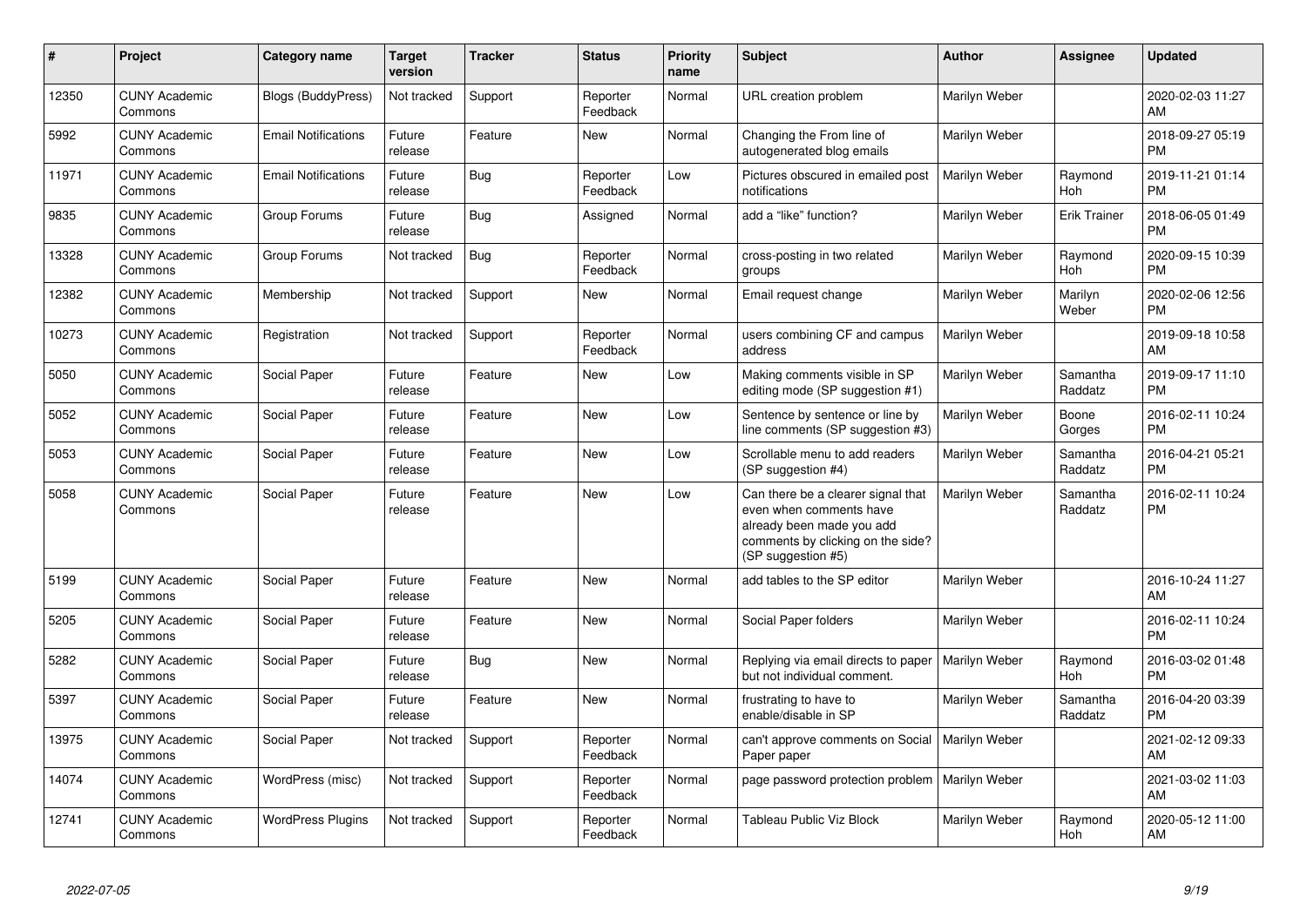| #     | Project                         | <b>Category name</b>      | <b>Target</b><br>version | <b>Tracker</b> | <b>Status</b>        | Priority<br>name | <b>Subject</b>                                                                                | <b>Author</b>    | <b>Assignee</b>     | <b>Updated</b>                |
|-------|---------------------------------|---------------------------|--------------------------|----------------|----------------------|------------------|-----------------------------------------------------------------------------------------------|------------------|---------------------|-------------------------------|
| 12360 | <b>CUNY Academic</b><br>Commons | <b>WordPress Themes</b>   | Not tracked              | Bug            | Reporter<br>Feedback | Normal           | site just says "DANTE We are<br>currently in maintenance mode,<br>please check back shortly.' | Marilyn Weber    |                     | 2020-02-04 12:13<br><b>PM</b> |
| 14911 | <b>CUNY Academic</b><br>Commons | <b>WordPress Themes</b>   | Not tracked              | Support        | <b>New</b>           | Normal           | Twentytwentyone theme                                                                         | Marilyn Weber    |                     | 2021-10-28 10:37<br>AM        |
| 10262 | <b>CUNY Academic</b><br>Commons |                           | Not tracked              | <b>Bug</b>     | Reporter<br>Feedback | Normal           | Newsletter Plugin: Broken Image<br>at Bottom of All Newsletters                               | Mark Webb        | Raymond<br>Hoh      | 2018-08-30 05:17<br><b>PM</b> |
| 10678 | <b>CUNY Academic</b><br>Commons |                           | Not tracked              | Bug            | Reporter<br>Feedback | High             | Newsletter Plugin Not Sending<br>Out Newsletters                                              | Mark Webb        | Boone<br>Gorges     | 2019-09-16 09:38<br><b>PM</b> |
| 11120 | <b>CUNY Academic</b><br>Commons | <b>WordPress Plugins</b>  | Not tracked              | Bug            | Reporter<br>Feedback | Normal           | Events Manager Events Not<br>Showing Up                                                       | Mark Webb        |                     | 2019-02-27 04:10<br><b>PM</b> |
| 10769 | <b>CUNY Academic</b><br>Commons | <b>WordPress Themes</b>   | Not tracked              | Bug            | Reporter<br>Feedback | Normal           | 2011 Theme Sidebar                                                                            | Mark Webb        |                     | 2018-12-04 04:09<br><b>PM</b> |
| 4235  | <b>CUNY Academic</b><br>Commons |                           | Not tracked              | Design/UX      | Assigned             | Normal           | Explore user experience around<br>comments on forum topics vs docs                            | <b>Matt Gold</b> | Samantha<br>Raddatz | 2015-07-21 10:23<br>AM        |
| 8837  | <b>CUNY Academic</b><br>Commons |                           | Not tracked              | Feature        | Assigned             | Normal           | Create a form to request info from<br>people requesting premium<br>themes and plugins         | <b>Matt Gold</b> | Marilyn<br>Weber    | 2017-11-14 03:35<br><b>PM</b> |
| 13949 | <b>CUNY Academic</b><br>Commons |                           | Not tracked              | Bug            | New                  | Normal           | Continued debugging of runaway<br>MySQL connections                                           | <b>Matt Gold</b> | Boone<br>Gorges     | 2021-09-14 10:42<br>AM        |
| 16307 | <b>CUNY Academic</b><br>Commons |                           |                          | Bug            | <b>New</b>           | Normal           | Add brief messaging to<br>accept/decline group membership<br>requests                         | <b>Matt Gold</b> | Boone<br>Gorges     | 2022-06-27 06:13<br><b>PM</b> |
| 8900  | <b>CUNY Academic</b><br>Commons | Accessibility             | Future<br>release        | Feature        | Assigned             | Normal           | Look into tools to enforce<br>accessibility in WP environment                                 | <b>Matt Gold</b> | Boone<br>Gorges     | 2022-04-26 11:59<br>AM        |
| 8901  | <b>CUNY Academic</b><br>Commons | Accessibility             | Future<br>release        | Feature        | Assigned             | Normal           | Theme analysis for accessibility                                                              | <b>Matt Gold</b> | Boone<br>Gorges     | 2022-04-26 11:59<br>AM        |
| 4070  | <b>CUNY Academic</b><br>Commons | Analytics                 | Not tracked              | Support        | Assigned             | Normal           | Request for JITP site analytics                                                               | <b>Matt Gold</b> | Seth Persons        | 2016-02-23 03:09<br><b>PM</b> |
| 5581  | <b>CUNY Academic</b><br>Commons | Analytics                 | Future<br>release        | Feature        | Assigned             | Normal           | Explore alternatives to Google<br>Analytics                                                   | <b>Matt Gold</b> | Valerie<br>Townsend | 2020-04-17 03:12<br><b>PM</b> |
| 5691  | <b>CUNY Academic</b><br>Commons | <b>Blogs (BuddyPress)</b> | Future<br>release        | Bug            | Assigned             | High             | Differing numbers on Sites display                                                            | <b>Matt Gold</b> | Raymond<br>Hoh      | 2016-06-13 01:37<br><b>PM</b> |
| 8836  | <b>CUNY Academic</b><br>Commons | <b>Blogs (BuddyPress)</b> | Future<br>release        | Feature        | Assigned             | Normal           | Redesign site launch process                                                                  | <b>Matt Gold</b> | Boone<br>Gorges     | 2019-10-03 02:49<br><b>PM</b> |
| 310   | <b>CUNY Academic</b><br>Commons | BuddyPress (misc)         | Future<br>release        | Feature        | Assigned             | Low              | <b>Friend Request Email</b>                                                                   | <b>Matt Gold</b> | Samantha<br>Raddatz | 2015-11-09 05:08<br><b>PM</b> |
| 377   | <b>CUNY Academic</b><br>Commons | BuddyPress (misc)         | Future<br>release        | Feature        | Assigned             | Normal           | Like buttons                                                                                  | <b>Matt Gold</b> | Boone<br>Gorges     | 2010-11-16 05:13<br><b>PM</b> |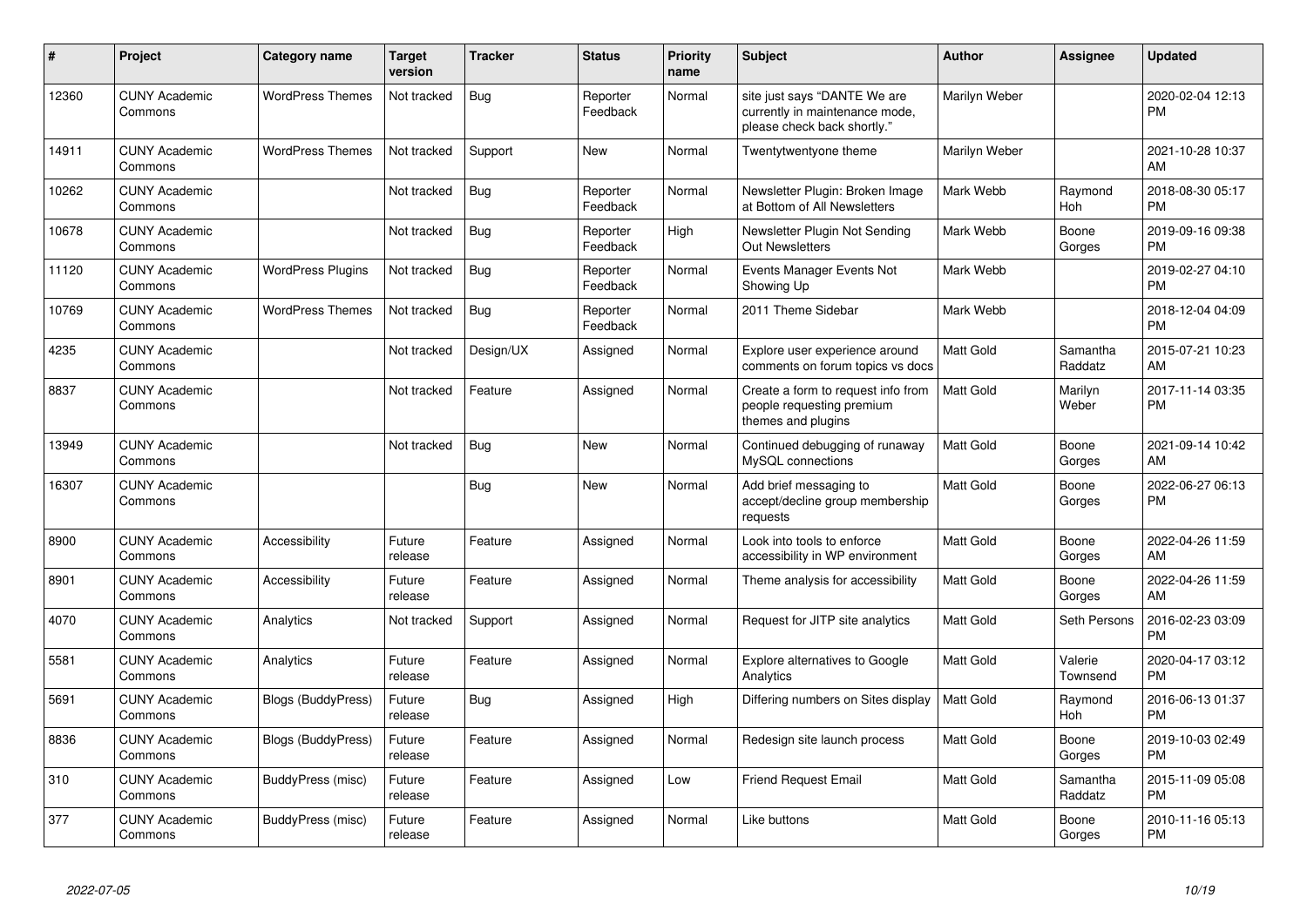| #     | Project                         | <b>Category name</b>       | <b>Target</b><br>version | <b>Tracker</b> | <b>Status</b>        | Priority<br>name | Subject                                                                       | Author           | <b>Assignee</b>      | <b>Updated</b>                |
|-------|---------------------------------|----------------------------|--------------------------|----------------|----------------------|------------------|-------------------------------------------------------------------------------|------------------|----------------------|-------------------------------|
| 435   | <b>CUNY Academic</b><br>Commons | BuddyPress (misc)          | Future<br>release        | Feature        | Assigned             | Normal           | Include Avatar Images in Forum<br><b>Post Notification Emails</b>             | <b>Matt Gold</b> | Boone<br>Gorges      | 2010-12-08 12:40<br>PM.       |
| 500   | <b>CUNY Academic</b><br>Commons | BuddyPress (misc)          | Future<br>release        | Feature        | Assigned             | Normal           | <b>Export Group Data</b>                                                      | Matt Gold        | Boone<br>Gorges      | 2010-12-19 12:09<br><b>PM</b> |
| 554   | <b>CUNY Academic</b><br>Commons | BuddyPress (misc)          | Future<br>release        | Feature        | Assigned             | Normal           | Add Trackback notifications to<br>site-wide activity feed                     | <b>Matt Gold</b> | Boone<br>Gorges      | 2015-11-09 06:19<br><b>PM</b> |
| 599   | <b>CUNY Academic</b><br>Commons | BuddyPress (misc)          | Future<br>release        | Feature        | Assigned             | Normal           | Consider adding rating plugins for<br><b>BuddvPress/BBPress</b>               | <b>Matt Gold</b> | Boone<br>Gorges      | 2011-08-22 06:50<br>PM.       |
| 635   | <b>CUNY Academic</b><br>Commons | BuddyPress (misc)          | Future<br>release        | Feature        | Assigned             | Normal           | Big Blue Button -<br>Videoconferencing in Groups and<br><b>Blogs</b>          | <b>Matt Gold</b> | Boone<br>Gorges      | 2011-03-14 03:24<br><b>PM</b> |
| 2523  | <b>CUNY Academic</b><br>Commons | <b>BuddyPress Docs</b>     | Future<br>release        | Feature        | Assigned             | Normal           | Allow Users to Upload Images to<br><b>BP</b> Docs                             | <b>Matt Gold</b> | Boone<br>Gorges      | 2015-11-09 06:14<br><b>PM</b> |
| 4027  | <b>CUNY Academic</b><br>Commons | Commons In A Box           | Not tracked              | Design/UX      | Assigned             | Normal           | Usability review of CBOX update<br>procedures                                 | <b>Matt Gold</b> | Samantha<br>Raddatz  | 2015-05-11 06:36<br><b>PM</b> |
| 8902  | <b>CUNY Academic</b><br>Commons | Design                     | Not tracked              | Feature        | Assigned             | Normal           | Report back on research on<br><b>BuddyPress themes</b>                        | <b>Matt Gold</b> | <b>Michael Smith</b> | 2017-11-10 12:31<br><b>PM</b> |
| 3524  | <b>CUNY Academic</b><br>Commons | Documentation              | Not tracked              | Documentation  | Assigned             | Normal           | Post describing all you can do<br>when starting up a new blog/group           | <b>Matt Gold</b> | scott voth           | 2014-10-04 12:56<br><b>PM</b> |
| 333   | <b>CUNY Academic</b><br>Commons | <b>Email Notifications</b> | Future<br>release        | Feature        | Assigned             | Low              | Delay Forum Notification Email<br>Delivery Until After Editing Period<br>Ends | <b>Matt Gold</b> | Raymond<br>Hoh       | 2015-11-09 06:01<br><b>PM</b> |
| 9979  | <b>CUNY Academic</b><br>Commons | <b>Email Notifications</b> | Not tracked              | Bug            | Reporter<br>Feedback | Normal           | Reports of slow email activation<br>emails                                    | <b>Matt Gold</b> | Boone<br>Gorges      | 2018-08-29 09:40<br><b>PM</b> |
| 15604 | <b>CUNY Academic</b><br>Commons | <b>Email Notifications</b> | Future<br>release        | Feature        | Assigned             | Normal           | Restructure Commons Group<br><b>Digest Email Messages</b>                     | Matt Gold        | Boone<br>Gorges      | 2022-05-26 10:45<br>AM        |
| 4053  | <b>CUNY Academic</b><br>Commons | Events                     | Future<br>release        | Feature        | Assigned             | Normal           | Create new tab for past events                                                | Matt Gold        | Boone<br>Gorges      | 2015-05-12 02:10<br>PM.       |
| 4238  | <b>CUNY Academic</b><br>Commons | Events                     | Future<br>release        | Feature        | Assigned             | Normal           | Copy Events to Other Groups?                                                  | Matt Gold        | Boone<br>Gorges      | 2015-07-02 10:08<br>AM        |
| 4903  | <b>CUNY Academic</b><br>Commons | Events                     | Future<br>release        | Design/UX      | Assigned             | Normal           | Improving visual appearance of<br>event calendars                             | Matt Gold        | Boone<br>Gorges      | 2016-10-13 11:51<br>AM.       |
| 5016  | <b>CUNY Academic</b><br>Commons | Events                     | Future<br>release        | Feature        | Assigned             | Low              | Allow comments to be posted on<br>events                                      | Matt Gold        | Raymond<br>Hoh       | 2019-03-01 02:23<br><b>PM</b> |
| 5696  | <b>CUNY Academic</b><br>Commons | Events                     | Future<br>release        | Feature        | Assigned             | Normal           | Events Calendar - display options<br>/ calendar aggregation                   | <b>Matt Gold</b> | Boone<br>Gorges      | 2016-10-13 11:44<br>AM        |
| 653   | <b>CUNY Academic</b><br>Commons | Group Blogs                | Future<br>release        | Feature        | Assigned             | Normal           | Redesign Integration of Groups<br>and Blogs                                   | Matt Gold        | Samantha<br>Raddatz  | 2015-11-09 05:40<br><b>PM</b> |
| 8756  | <b>CUNY Academic</b><br>Commons | Group Blogs                | Future<br>release        | Feature        | Hold                 | Normal           | Connect multiple blogs to one<br>group?                                       | Matt Gold        | Boone<br>Gorges      | 2017-09-30 10:42<br>AM        |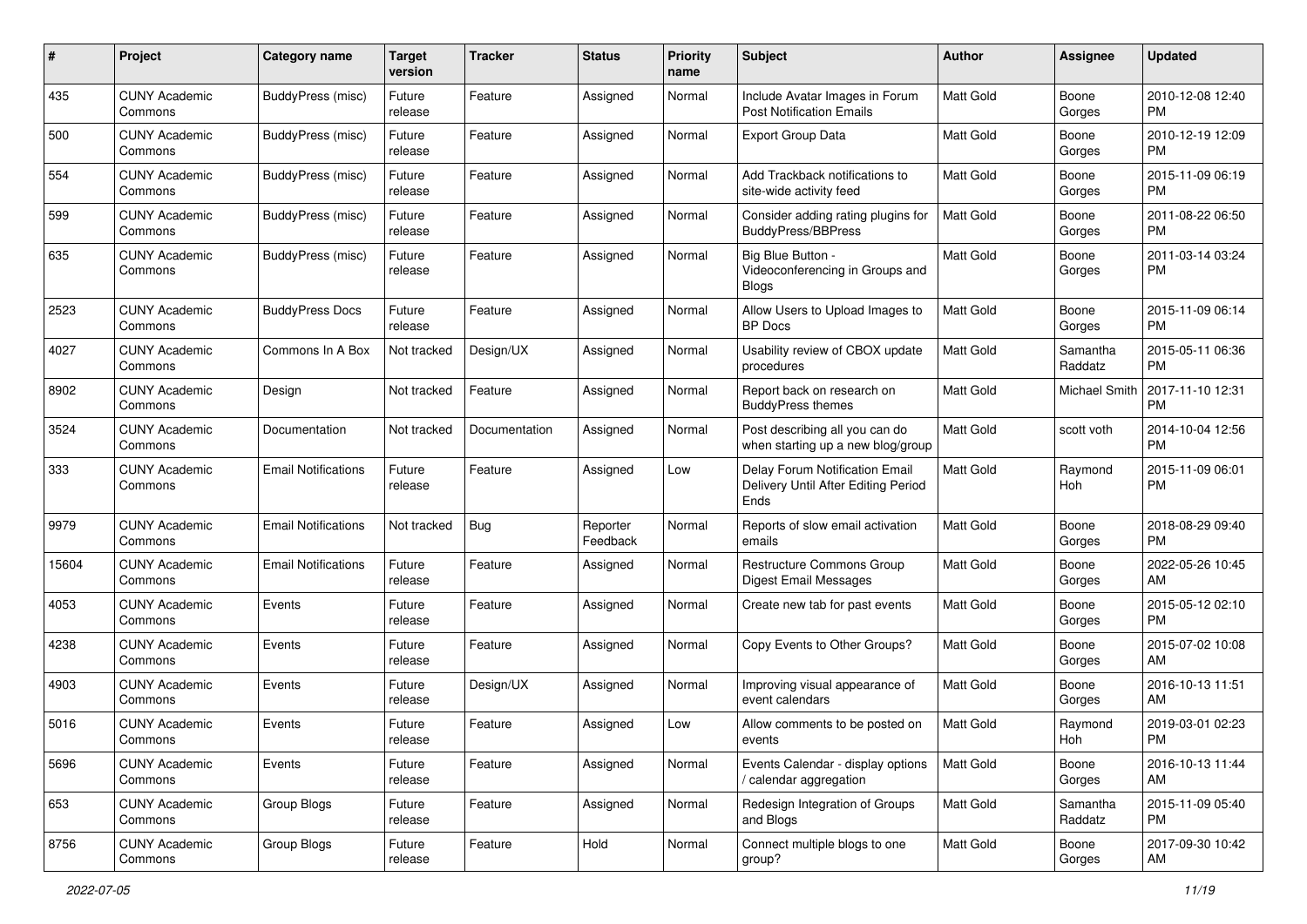| #     | <b>Project</b>                  | <b>Category name</b> | <b>Target</b><br>version | <b>Tracker</b> | <b>Status</b>        | Priority<br>name | <b>Subject</b>                                                                | <b>Author</b>    | Assignee            | <b>Updated</b>                |
|-------|---------------------------------|----------------------|--------------------------|----------------|----------------------|------------------|-------------------------------------------------------------------------------|------------------|---------------------|-------------------------------|
| 1192  | <b>CUNY Academic</b><br>Commons | <b>Group Files</b>   | Future<br>release        | Feature        | Assigned             | Low              | When posting group files, allow<br>users to add a category without<br>saving  | <b>Matt Gold</b> | Raymond<br>Hoh      | 2015-11-09 05:53<br><b>PM</b> |
| 3080  | <b>CUNY Academic</b><br>Commons | <b>Group Files</b>   | Future<br>release        | Feature        | Assigned             | Low              | Create a system to keep track of<br>file changes                              | <b>Matt Gold</b> | Boone<br>Gorges     | 2014-02-26 10:04<br><b>PM</b> |
| 3354  | <b>CUNY Academic</b><br>Commons | <b>Group Files</b>   | Future<br>release        | Feature        | Assigned             | Low              | Allow Group Download of Multiple<br><b>Selected Files</b>                     | <b>Matt Gold</b> | Chris Stein         | 2014-08-01 08:50<br>AM        |
| 10659 | <b>CUNY Academic</b><br>Commons | Group Forums         | Future<br>release        | Feature        | Assigned             | Normal           | Post to multiple groups via email                                             | <b>Matt Gold</b> | Raymond<br>Hoh      | 2018-11-15 12:54<br>AM        |
| 1456  | <b>CUNY Academic</b><br>Commons | Group Invitations    | Future<br>release        | Feature        | Reporter<br>Feedback | Low              | Invite to Group Button from Profile<br>Field                                  | <b>Matt Gold</b> | Samantha<br>Raddatz | 2015-11-09 05:59<br><b>PM</b> |
| 3308  | <b>CUNY Academic</b><br>Commons | Group Invitations    | Future<br>release        | Feature        | Assigned             | Normal           | Allow members to rescind group<br>invitations                                 | <b>Matt Gold</b> | Boone<br>Gorges     | 2015-04-01 08:53<br><b>PM</b> |
| 3419  | <b>CUNY Academic</b><br>Commons | Group Invitations    | 1.6.14                   | Bug            | Testing<br>Required  | Normal           | Neatening the display of<br>messages on group requests                        | <b>Matt Gold</b> | Boone<br>Gorges     | 2014-09-01 09:29<br><b>PM</b> |
| 1544  | <b>CUNY Academic</b><br>Commons | Groups (misc)        | Future<br>release        | Feature        | Reporter<br>Feedback | Normal           | Group Filtering and Sorting                                                   | <b>Matt Gold</b> | Chris Stein         | 2019-03-01 02:25<br><b>PM</b> |
| 7115  | <b>CUNY Academic</b><br>Commons | Groups (misc)        | Future<br>release        | Feature        | Reporter<br>Feedback | Normal           | make licensing info clear during<br>group creation                            | <b>Matt Gold</b> | Raymond<br>Hoh      | 2020-12-08 11:32<br>AM        |
| 9015  | <b>CUNY Academic</b><br>Commons | Groups (misc)        | Not tracked              | Outreach       | Assigned             | Normal           | Email group admins the email<br>addresses of their groups                     | <b>Matt Gold</b> | Matt Gold           | 2018-01-02 09:54<br>AM        |
| 4980  | <b>CUNY Academic</b><br>Commons | Home Page            | Future<br>release        | Feature        | Assigned             | Normal           | CAC Featured Content -- Adding<br>Randomization                               | <b>Matt Gold</b> | Boone<br>Gorges     | 2016-12-12 03:01<br><b>PM</b> |
| 6995  | <b>CUNY Academic</b><br>Commons | Home Page            | Not tracked              | <b>Bug</b>     | Assigned             | Normal           | member filter on homepage not<br>working                                      | <b>Matt Gold</b> | Raymond<br>Hoh      | 2016-12-11 09:46<br><b>PM</b> |
| 3517  | <b>CUNY Academic</b><br>Commons | My Commons           | Future<br>release        | Feature        | Assigned             | Normal           | Mute/Unmute My Commons<br>updates                                             | <b>Matt Gold</b> | Raymond<br>Hoh      | 2015-11-09 01:19<br><b>PM</b> |
| 3536  | <b>CUNY Academic</b><br>Commons | My Commons           | Future<br>release        | Feature        | Assigned             | Normal           | Infinite Scroll on My Commons<br>page                                         | <b>Matt Gold</b> | Raymond<br>Hoh      | 2015-04-13 04:42<br><b>PM</b> |
| 3577  | <b>CUNY Academic</b><br>Commons | My Commons           | Future<br>release        | Design/UX      | Assigned             | Normal           | Replies to items in My Commons                                                | <b>Matt Gold</b> | Raymond<br>Hoh      | 2015-04-09 05:19<br><b>PM</b> |
| 9028  | <b>CUNY Academic</b><br>Commons | Onboarding           | Future<br>release        | Feature        | Assigned             | Normal           | suggest groups to new members<br>during the registration process              | <b>Matt Gold</b> | Chris Stein         | 2018-10-24 12:34<br><b>PM</b> |
| 5955  | <b>CUNY Academic</b><br>Commons | Outreach             | Future<br>release        | Feature        | Assigned             | Normal           | Create auto-newsletter for<br>commons members                                 | <b>Matt Gold</b> | Luke Waltzer        | 2016-08-30 10:34<br>AM        |
| 2013  | <b>CUNY Academic</b><br>Commons | Public Portfolio     | Future<br>release        | Feature        | Assigned             | Low              | Have Profile Privacy Options show   Matt Gold<br>up only for filled-in fields |                  | Boone<br>Gorges     | 2015-11-09 06:09<br><b>PM</b> |
| 3042  | <b>CUNY Academic</b><br>Commons | Public Portfolio     | Future<br>release        | Feature        | Assigned             | Normal           | Browsing member interests                                                     | <b>Matt Gold</b> | Boone<br>Gorges     | 2015-03-21 09:04<br><b>PM</b> |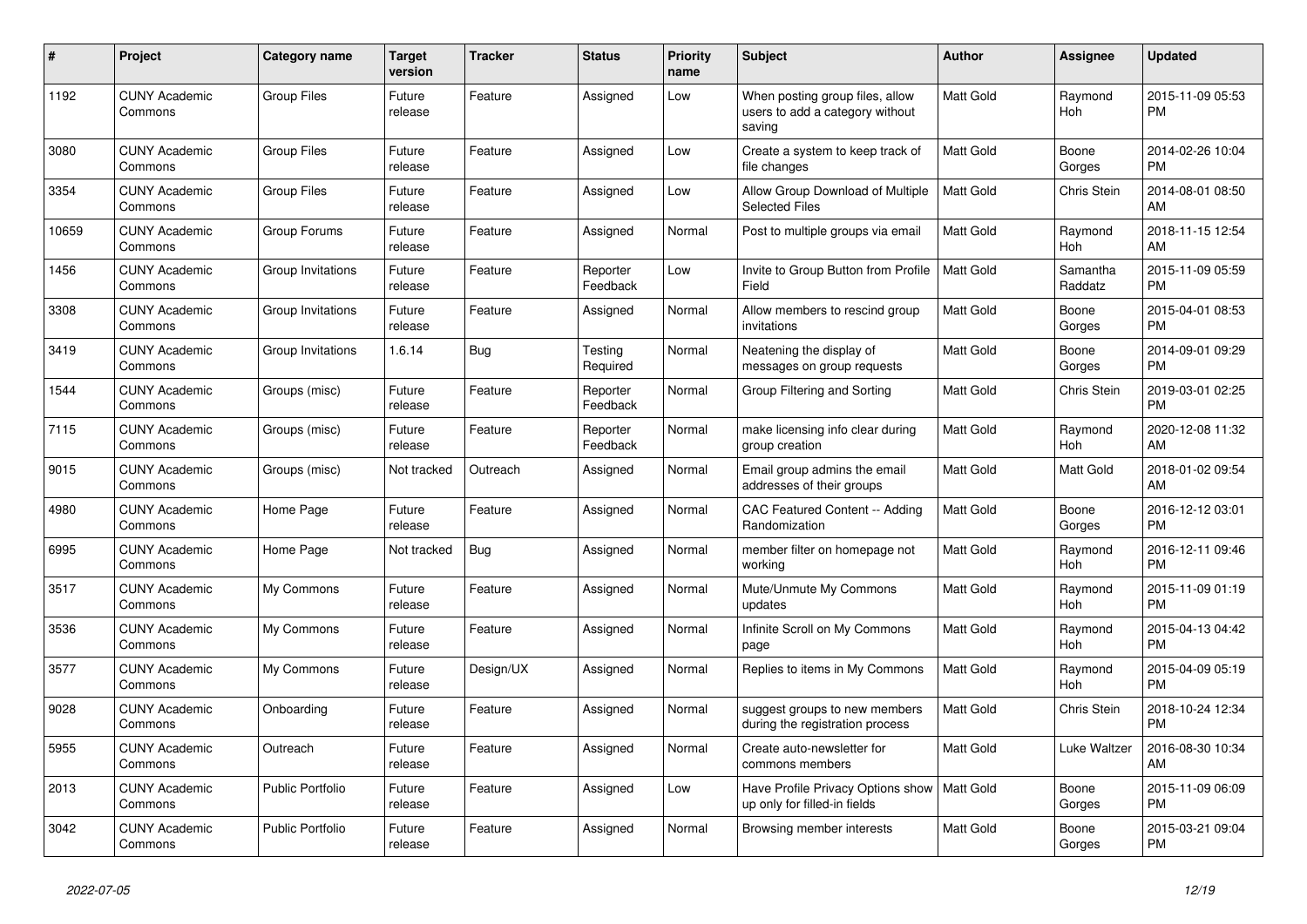| #    | <b>Project</b>                  | <b>Category name</b>    | <b>Target</b><br>version | <b>Tracker</b> | <b>Status</b>        | Priority<br>name | <b>Subject</b>                                                        | <b>Author</b>    | Assignee            | <b>Updated</b>                |
|------|---------------------------------|-------------------------|--------------------------|----------------|----------------------|------------------|-----------------------------------------------------------------------|------------------|---------------------|-------------------------------|
| 3220 | <b>CUNY Academic</b><br>Commons | <b>Public Portfolio</b> | Future<br>release        | Feature        | Assigned             | Normal           | Add indent/outdent option to<br>Formatting Buttons on Profile<br>Page | <b>Matt Gold</b> | Boone<br>Gorges     | 2014-05-21 10:39<br><b>PM</b> |
| 3768 | <b>CUNY Academic</b><br>Commons | <b>Public Portfolio</b> | Future<br>release        | Feature        | Assigned             | Normal           | Institutions/Past positions on<br>public portfolios                   | <b>Matt Gold</b> | Boone<br>Gorges     | 2018-04-23 10:44<br>AM        |
| 3770 | <b>CUNY Academic</b><br>Commons | <b>Public Portfolio</b> | Future<br>release        | Feature        | Assigned             | Normal           | Improve Layout/Formatting of<br>Positions Area on Public Portfolios   | <b>Matt Gold</b> | Chris Stein         | 2015-04-01 09:17<br><b>PM</b> |
| 4404 | <b>CUNY Academic</b><br>Commons | <b>Public Portfolio</b> | Future<br>release        | Design/UX      | Assigned             | Normal           | Change color of permissions info<br>on portfolio editing interface    | Matt Gold        | Samantha<br>Raddatz | 2015-08-11 05:28<br><b>PM</b> |
| 6014 | <b>CUNY Academic</b><br>Commons | Publicity               | Future<br>release        | Publicity      | Reporter<br>Feedback | Normal           | Google search listing                                                 | <b>Matt Gold</b> | Boone<br>Gorges     | 2016-09-21 03:48<br><b>PM</b> |
| 6115 | <b>CUNY Academic</b><br>Commons | Publicity               | Not tracked              | Feature        | Assigned             | Normal           | create digital signage for GC                                         | <b>Matt Gold</b> | scott voth          | 2016-10-11 10:09<br><b>PM</b> |
| 940  | <b>CUNY Academic</b><br>Commons | Redmine                 | Future<br>release        | Feature        | Assigned             | Low              | Communication with users after<br>releases                            | <b>Matt Gold</b> | Dominic<br>Giglio   | 2012-09-09 04:36<br><b>PM</b> |
| 370  | <b>CUNY Academic</b><br>Commons | Registration            | Future<br>release        | Feature        | Assigned             | High             | <b>Guest Accounts</b>                                                 | <b>Matt Gold</b> | Matt Gold           | 2015-04-09 09:33<br><b>PM</b> |
| 3369 | <b>CUNY Academic</b><br>Commons | Reply By Email          | Not tracked              | Outreach       | Hold                 | Normal           | Release reply by email to WP<br>plugin directory                      | <b>Matt Gold</b> | Raymond<br>Hoh      | 2016-03-01 12:46<br><b>PM</b> |
| 6671 | <b>CUNY Academic</b><br>Commons | Reply By Email          | Not tracked              | Bug            | Assigned             | Normal           | "Post too often" RBE error<br>message                                 | <b>Matt Gold</b> | Raymond<br>Hoh      | 2016-11-11 09:55<br>AM        |
| 8976 | <b>CUNY Academic</b><br>Commons | Reply By Email          | Not tracked              | Feature        | Assigned             | Normal           | Package RBE new topics posting?                                       | <b>Matt Gold</b> | Raymond<br>Hoh      | 2017-12-04 02:34<br><b>PM</b> |
| 8991 | <b>CUNY Academic</b><br>Commons | Reply By Email          | Not tracked              | Bug            | Hold                 | Normal           | RBE duplicate email message<br>issue                                  | <b>Matt Gold</b> | Raymond<br>Hoh      | 2018-02-18 08:53<br><b>PM</b> |
| 3662 | <b>CUNY Academic</b><br>Commons | SEO                     | Future<br>release        | Feature        | Assigned             | Normal           | Duplicate Content/SEO/Google<br>issues                                | <b>Matt Gold</b> | Raymond<br>Hoh      | 2015-04-13 04:37<br><b>PM</b> |
| 8898 | <b>CUNY Academic</b><br>Commons | Social Paper            | Not tracked              | Feature        | Assigned             | Normal           | Usage data on docs and social<br>paper                                | <b>Matt Gold</b> | Matt Gold           | 2017-11-16 11:32<br>AM        |
| 6426 | <b>CUNY Academic</b><br>Commons | Spam/Spam<br>Prevention | Future<br>release        | Feature        | Assigned             | Normal           | Force captcha on all comments?                                        | <b>Matt Gold</b> | <b>Tahir Butt</b>   | 2016-10-24 02:06<br><b>PM</b> |
| 8666 | <b>CUNY Academic</b><br>Commons | Teaching                | Not tracked              | Documentation  | Assigned             | Normal           | Create Teaching on the Commons<br>Resource Page                       | Matt Gold        | Laurie Hurson       | 2019-09-23 03:16<br><b>PM</b> |
| 3090 | <b>CUNY Academic</b><br>Commons | Twitter page            | Future<br>release        | Feature        | Assigned             | Normal           | Prevent Retweets from showing<br>up on Commons twitter page           | <b>Matt Gold</b> | Tahir Butt          | 2016-10-24 11:31<br>AM        |
| 4661 | <b>CUNY Academic</b><br>Commons | User Experience         | Future<br>release        | Bug            | Assigned             | Normal           | <b>Simplify Events text</b>                                           | <b>Matt Gold</b> | Samantha<br>Raddatz | 2015-10-02 09:06<br><b>PM</b> |
| 5316 | <b>CUNY Academic</b><br>Commons | User Experience         | Future<br>release        | Feature        | Assigned             | Normal           | Prompt user email address<br>updates                                  | <b>Matt Gold</b> | Stephen Real        | 2016-12-21 03:30<br><b>PM</b> |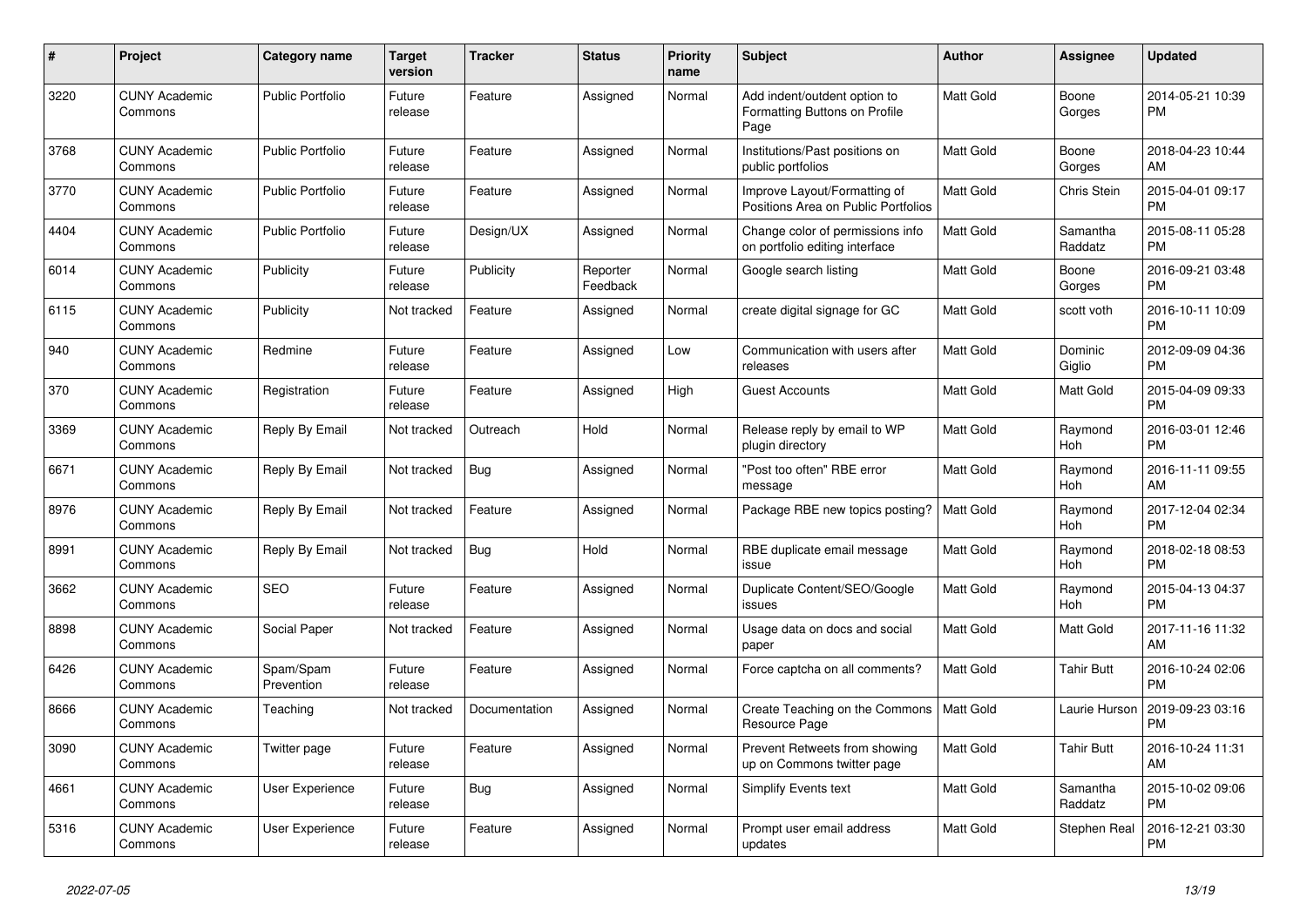| #     | Project                         | <b>Category name</b>     | <b>Target</b><br>version | <b>Tracker</b> | <b>Status</b>        | Priority<br>name | Subject                                                                                   | <b>Author</b>     | <b>Assignee</b>     | <b>Updated</b>                |
|-------|---------------------------------|--------------------------|--------------------------|----------------|----------------------|------------------|-------------------------------------------------------------------------------------------|-------------------|---------------------|-------------------------------|
| 6298  | <b>CUNY Academic</b><br>Commons | User Experience          | Not tracked              | Design/UX      | Assigned             | Normal           | Examine data from survey                                                                  | Matt Gold         | Margaret<br>Galvan  | 2016-10-14 12:16<br><b>PM</b> |
| 9941  | <b>CUNY Academic</b><br>Commons | Wiki                     | Not tracked              | Support        | Assigned             | Normal           | Wiki functionality                                                                        | <b>Matt Gold</b>  | Boone<br>Gorges     | 2018-06-26 10:57<br>AM        |
| 287   | <b>CUNY Academic</b><br>Commons | WordPress (misc)         | Future<br>release        | Feature        | Assigned             | Normal           | Create troubleshooting tool for<br>account sign-up                                        | <b>Matt Gold</b>  | Boone<br>Gorges     | 2015-11-09 06:17<br><b>PM</b> |
| 365   | <b>CUNY Academic</b><br>Commons | WordPress (misc)         | Future<br>release        | Feature        | Assigned             | Normal           | <b>Create Mouseover Tooltips</b><br>throughout Site                                       | <b>Matt Gold</b>  | Chris Stein         | 2015-11-09 06:18<br><b>PM</b> |
| 636   | <b>CUNY Academic</b><br>Commons | WordPress (misc)         | Not tracked              | Support        | Assigned             | Normal           | Create Lynda.com-like Table of<br><b>Contents for Prospective Tutorial</b><br>Screencasts | <b>Matt Gold</b>  | scott voth          | 2016-02-23 03:12<br><b>PM</b> |
| 1105  | <b>CUNY Academic</b><br>Commons | WordPress (misc)         | Future<br>release        | Feature        | Assigned             | Normal           | Rephrase Blog Privacy Options                                                             | <b>Matt Gold</b>  | Samantha<br>Raddatz | 2015-11-09 06:19<br><b>PM</b> |
| 3657  | <b>CUNY Academic</b><br>Commons | WordPress (misc)         | Not tracked              | Feature        | New                  | Normal           | Create alert for GC email<br>addresses                                                    | Matt Gold         | Matt Gold           | 2016-04-14 11:29<br><b>PM</b> |
| 3759  | <b>CUNY Academic</b><br>Commons | WordPress (misc)         | Future<br>release        | Feature        | Assigned             | Normal           | Review Interface for Adding Users<br>to Blogs                                             | <b>Matt Gold</b>  | Boone<br>Gorges     | 2015-03-24 05:52<br><b>PM</b> |
| 10040 | <b>CUNY Academic</b><br>Commons | WordPress (misc)         | Not tracked              | Bug            | Reporter<br>Feedback | Normal           | User doesn't see full list of themes                                                      | <b>Matt Gold</b>  | Boone<br>Gorges     | 2018-07-25 10:12<br>AM        |
| 364   | <b>CUNY Academic</b><br>Commons | <b>WordPress Plugins</b> | Future<br>release        | Feature        | <b>New</b>           | Normal           | <b>Bulletin Board</b>                                                                     | Matt Gold         |                     | 2015-01-05 08:50<br><b>PM</b> |
| 497   | <b>CUNY Academic</b><br>Commons | <b>WordPress Plugins</b> | Future<br>release        | Feature        | Assigned             | Normal           | Drag and Drop Ordering on<br>Gallery Post Plugin                                          | Matt Gold         | Ron Rennick         | 2015-11-09 06:18<br><b>PM</b> |
| 658   | <b>CUNY Academic</b><br>Commons | <b>WordPress Plugins</b> | Future<br>release        | Feature        | Assigned             | Normal           | Rebulid Sitewide Tag Suggestion                                                           | <b>Matt Gold</b>  | Boone<br>Gorges     | 2015-01-05 08:47<br><b>PM</b> |
| 1562  | <b>CUNY Academic</b><br>Commons | <b>WordPress Plugins</b> | Future<br>release        | Feature        | Assigned             | Low              | Play with NYT Collaborative<br><b>Authoring Tool</b>                                      | <b>Matt Gold</b>  | Boone<br>Gorges     | 2015-01-05 08:47<br><b>PM</b> |
| 2223  | <b>CUNY Academic</b><br>Commons | <b>WordPress Plugins</b> | Future<br>release        | Feature        | Assigned             | Low              | Add Participad to the CUNY<br><b>Academic Commons</b>                                     | Matt Gold         | Boone<br>Gorges     | 2014-09-17 10:03<br><b>PM</b> |
| 9947  | <b>CUNY Academic</b><br>Commons | <b>WordPress Plugins</b> | Future<br>release        | Feature        | Reporter<br>Feedback | Normal           | Install H5P quiz plugin                                                                   | <b>Matt Gold</b>  | Boone<br>Gorges     | 2018-09-11 11:01<br>AM        |
| 412   | <b>CUNY Academic</b><br>Commons | <b>WordPress Themes</b>  | Future<br>release        | Feature        | Assigned             | Normal           | <b>Featured Themes</b>                                                                    | Matt Gold         | Dominic<br>Giglio   | 2015-01-05 08:44<br><b>PM</b> |
| 4986  | <b>CUNY Academic</b><br>Commons | ZenDesk                  | Not tracked              | Support        | Assigned             | Normal           | Prepare documentation for<br>Zendesk re web widget                                        | Matt Gold         | Samantha<br>Raddatz | 2016-02-25 03:09<br><b>PM</b> |
| 481   | CUNY Academic<br>Commons        | Groups (misc)            | Future<br>release        | Feature        | Assigned             | Normal           | ability to archive inactive groups<br>and blogs                                           | Michael Mandiberg | Samantha<br>Raddatz | 2015-11-09 05:56<br><b>PM</b> |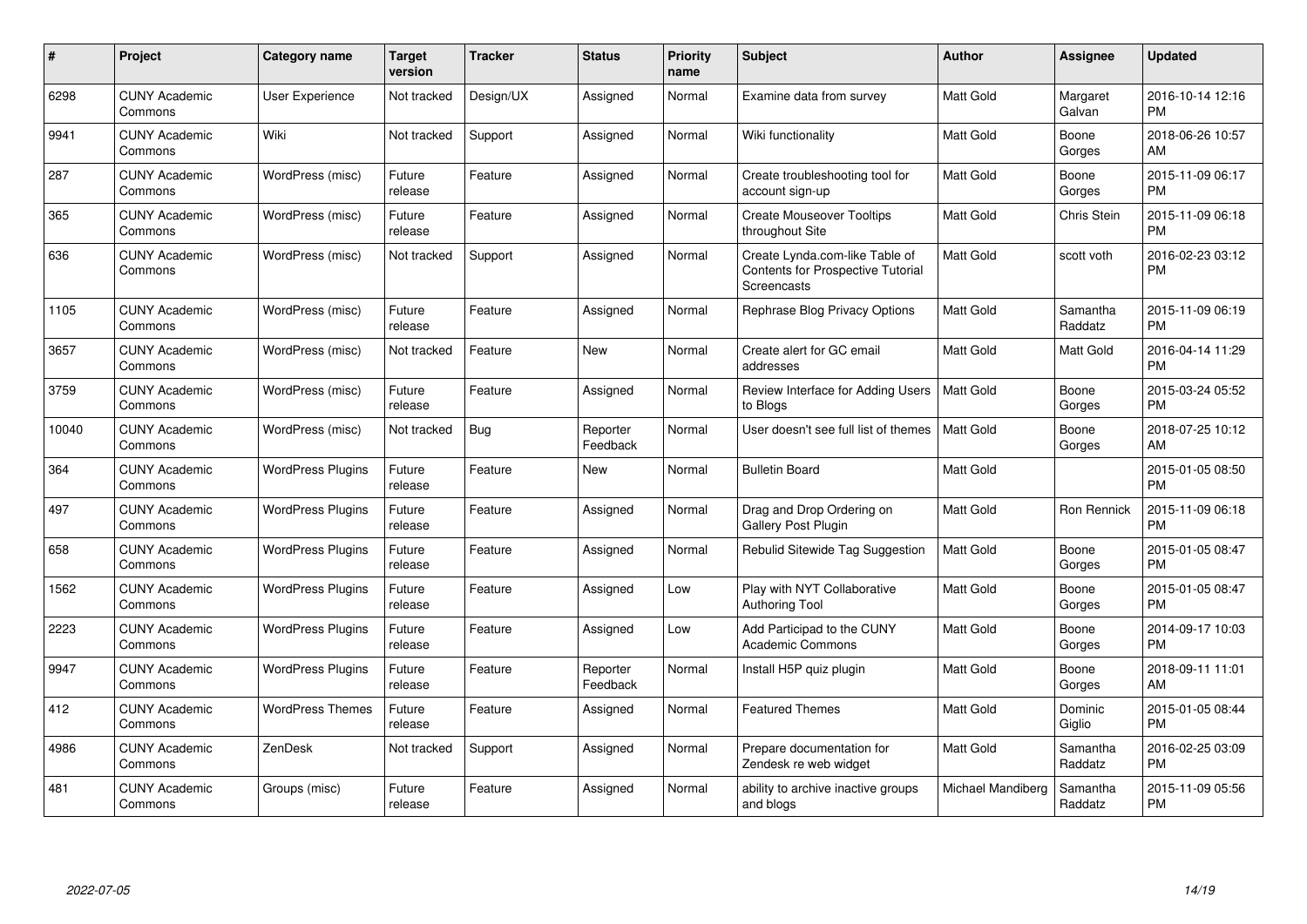| $\vert$ # | <b>Project</b>                  | Category name           | <b>Target</b><br>version | <b>Tracker</b> | <b>Status</b>        | Priority<br>name | <b>Subject</b>                                                                                                                               | <b>Author</b>           | Assignee              | <b>Updated</b>                |
|-----------|---------------------------------|-------------------------|--------------------------|----------------|----------------------|------------------|----------------------------------------------------------------------------------------------------------------------------------------------|-------------------------|-----------------------|-------------------------------|
| 9908      | <b>CUNY Academic</b><br>Commons |                         | Not tracked              | Feature        | <b>New</b>           | Normal           | Is it possible to send email<br>updates to users (or an email<br>address not on the list) for only a<br>single page AFTER being<br>prompted? | <b>Michael Shields</b>  | scott voth            | 2018-06-11 01:34<br><b>PM</b> |
| 3458      | <b>CUNY Academic</b><br>Commons | Groups (misc)           | Future<br>release        | Feature        | Assigned             | Normal           | Filter Members of Group by<br>Campus                                                                                                         | <b>Michael Smith</b>    | Samantha<br>Raddatz   | 2014-09-26 08:32<br><b>PM</b> |
| 2167      | <b>CUNY Academic</b><br>Commons | WordPress (misc)        | Future<br>release        | Bug            | Assigned             | Normal           | <b>CAC-Livestream Plugin Issues</b>                                                                                                          | Michael Smith           | Dominic<br>Giglio     | 2015-01-02 03:06<br><b>PM</b> |
| 2754      | <b>CUNY Academic</b><br>Commons | Design                  | Future<br>release        | Feature        | Assigned             | Normal           | Determine strategy for CAC logo<br>handling in top header                                                                                    | Micki Kaufman           | Chris Stein           | 2015-01-05 08:53<br><b>PM</b> |
| 2753      | <b>CUNY Academic</b><br>Commons | <b>Public Portfolio</b> | Future<br>release        | Feature        | <b>New</b>           | Normal           | Create actual actual tagification in<br>academic interests and other<br>fields                                                               | Micki Kaufman           | Boone<br>Gorges       | 2015-01-05 08:52<br><b>PM</b> |
| 3506      | <b>CUNY Academic</b><br>Commons | Publicity               | 1.7                      | Publicity      | New                  | Normal           | Prepare 1.7 email messaging                                                                                                                  | Micki Kaufman           | Micki<br>Kaufman      | 2014-10-01 12:36<br><b>PM</b> |
| 3509      | <b>CUNY Academic</b><br>Commons | Publicity               | 1.7                      | Publicity      | New                  | Normal           | Create 1.7 digital signage imagery                                                                                                           | Micki Kaufman           | Marilyn<br>Weber      | 2014-10-01 12:40<br><b>PM</b> |
| 3510      | <b>CUNY Academic</b><br>Commons | Publicity               | 1.7                      | Publicity      | Assigned             | Normal           | Post on the News Blog re: 'My<br>Commons'                                                                                                    | Micki Kaufman           | Sarah<br>Morgano      | 2014-10-15 11:18<br>AM        |
| 3511      | <b>CUNY Academic</b><br>Commons | Publicity               | 1.7                      | Publicity      | Assigned             | Normal           | Social media for 1.7                                                                                                                         | Micki Kaufman           | Sarah<br>Morgano      | 2014-10-14 03:32<br><b>PM</b> |
| 3475      | <b>CUNY Academic</b><br>Commons | Events                  | Future<br>release        | Feature        | Assigned             | Normal           | Request to add plugin to<br>streamline room<br>booking/appointment booking                                                                   | Naomi Barrettara        | Boone<br>Gorges       | 2014-12-01 05:14<br><b>PM</b> |
| 9346      | <b>CUNY Academic</b><br>Commons | WordPress (misc)        | Not tracked              | Bug            | <b>New</b>           | Normal           | Clone cetls.bmcc.cuny.edu for<br>development                                                                                                 | Owen Roberts            | Raymond<br><b>Hoh</b> | 2018-03-06 05:35<br><b>PM</b> |
| 6665      | <b>CUNY Academic</b><br>Commons |                         | Not tracked              | Publicity      | <b>New</b>           | Normal           | Dead Link in 1.10 announcement<br>post                                                                                                       | Paige Dupont            | Stephen Real          | 2016-12-01 03:11<br><b>PM</b> |
| 11449     | <b>CUNY Academic</b><br>Commons | WordPress - Media       | Not tracked              | Support        | Reporter<br>Feedback | Normal           | Cloning Media Library for JITP<br>from Staging to Production Site                                                                            | Patrick DeDauw          | Boone<br>Gorges       | 2019-05-13 12:00<br><b>PM</b> |
| 14483     | <b>CUNY Academic</b><br>Commons | WordPress - Media       | Not tracked              | Bug            | Reporter<br>Feedback | Normal           | <b>Wordpress PDF Embed Stopped</b><br>Working after JITP Media Clone                                                                         | Patrick DeDauw          | Boone<br>Gorges       | 2021-05-20 01:51<br><b>PM</b> |
| 8675      | <b>CUNY Academic</b><br>Commons | <b>User Onboarding</b>  | Future<br>release        | <b>Bug</b>     | Reporter<br>Feedback | Low              | Add new User search screen calls<br>for the input of email address but<br>doesn't work with one                                              | Paul Hebert             | Boone<br>Gorges       | 2017-10-11 11:17<br>AM        |
| 14792     | <b>CUNY Academic</b><br>Commons |                         |                          | Bug            | New                  | Normal           | Inconsistent email notifications<br>from gravity forms                                                                                       | Raffi<br>Khatchadourian |                       | 2021-10-04 01:50<br><b>PM</b> |
| 16290     | <b>CUNY Academic</b><br>Commons |                         |                          | Feature        | Reporter<br>Feedback | Normal           | Add Table Of Contents Block<br>plug-in                                                                                                       | Raffi<br>Khatchadourian |                       | 2022-06-24 10:26<br>AM        |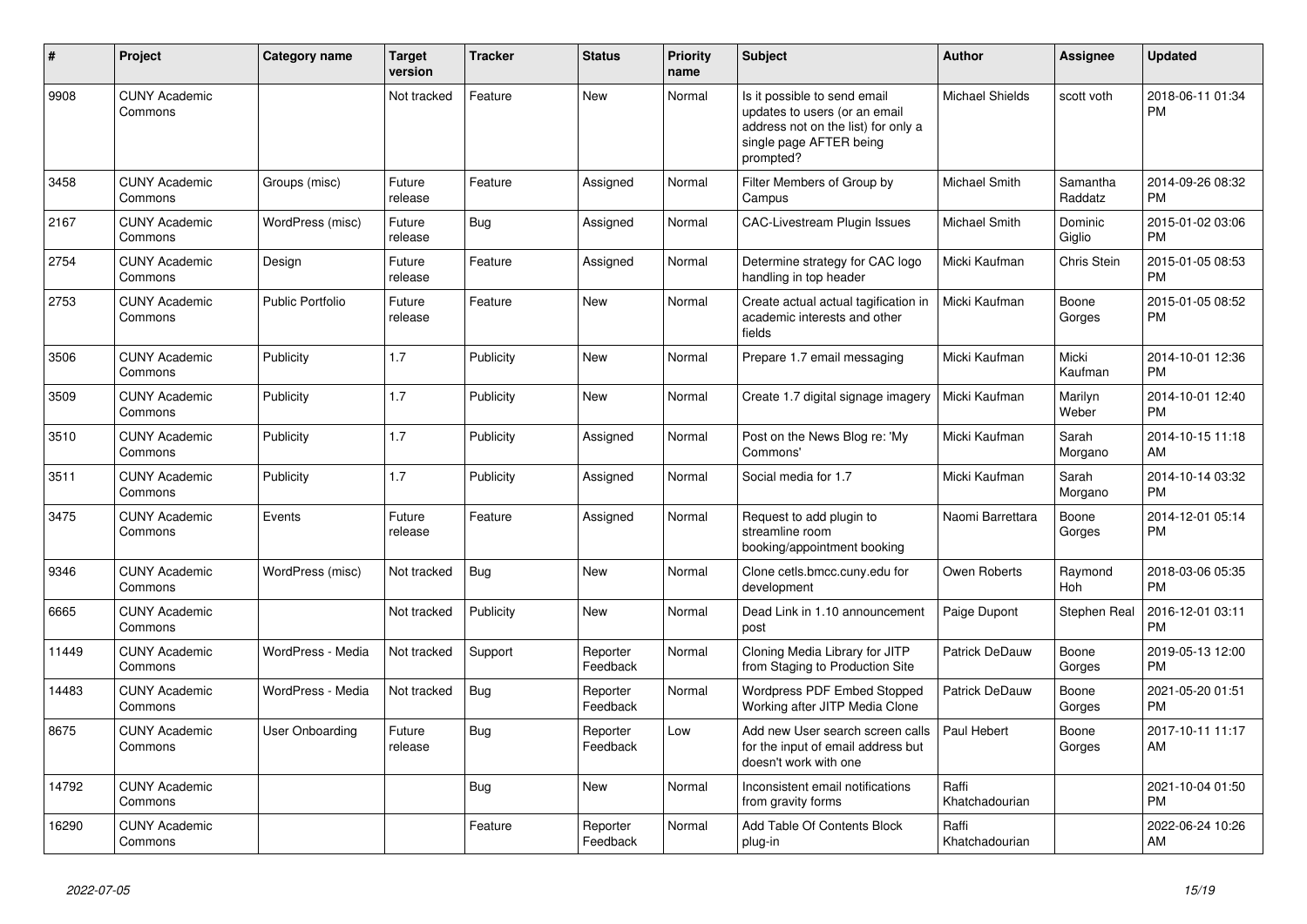| #     | Project                         | <b>Category name</b>     | <b>Target</b><br>version | <b>Tracker</b> | <b>Status</b>        | <b>Priority</b><br>name | <b>Subject</b>                                          | <b>Author</b>           | Assignee            | <b>Updated</b>                |
|-------|---------------------------------|--------------------------|--------------------------|----------------|----------------------|-------------------------|---------------------------------------------------------|-------------------------|---------------------|-------------------------------|
| 16294 | <b>CUNY Academic</b><br>Commons |                          |                          | <b>Bug</b>     | <b>New</b>           | Urgent                  | CAC is down                                             | Raffi<br>Khatchadourian |                     | 2022-06-27 02:00<br><b>PM</b> |
| 9420  | <b>CUNY Academic</b><br>Commons | cuny.is                  | Not tracked              | Feature        | <b>New</b>           | Normal                  | Request for http://cuny.is/streams                      | Raffi<br>Khatchadourian | Marilyn<br>Weber    | 2018-04-02 10:08<br>AM.       |
| 11077 | <b>CUNY Academic</b><br>Commons | Events                   | Not tracked              | Feature        | Reporter<br>Feedback | Normal                  | Show event category description<br>in event list view   | Raffi<br>Khatchadourian |                     | 2019-02-12 10:38<br><b>PM</b> |
| 15242 | <b>CUNY Academic</b><br>Commons | Performance              | Not tracked              | <b>Bug</b>     | Reporter<br>Feedback | Normal                  | Slugist site                                            | Raffi<br>Khatchadourian | Boone<br>Gorges     | 2022-02-07 11:14<br>AM        |
| 5182  | <b>CUNY Academic</b><br>Commons | Social Paper             | Future<br>release        | Design/UX      | <b>New</b>           | Normal                  | "Publishing" a private paper on<br>social paper?        | Raffi<br>Khatchadourian | Boone<br>Gorges     | 2016-10-13 04:12<br><b>PM</b> |
| 5183  | <b>CUNY Academic</b><br>Commons | Social Paper             | Future<br>release        | Design/UX      | New                  | Normal                  | Creating a new paper when<br>viewing an existing paper  | Raffi<br>Khatchadourian | Samantha<br>Raddatz | 2016-02-02 12:09<br><b>PM</b> |
| 8498  | <b>CUNY Academic</b><br>Commons | <b>WordPress Plugins</b> | Future<br>release        | Feature        | <b>New</b>           | Low                     | <b>Gravity Forms Email Users</b>                        | Raffi<br>Khatchadourian | Matt Gold           | 2017-10-13 12:58<br><b>PM</b> |
| 15516 | <b>CUNY Academic</b><br>Commons | <b>WordPress Plugins</b> |                          | Bug            | Reporter<br>Feedback | Normal                  | Can't publish or save draft of post<br>on wordpress.com | Raffi<br>Khatchadourian | Raymond<br>Hoh      | 2022-03-02 05:52<br><b>PM</b> |
| 16314 | <b>CUNY Academic</b><br>Commons | <b>WordPress Plugins</b> |                          | Feature        | New                  | Normal                  | Install Multicollab plug-in?                            | Raffi<br>Khatchadourian |                     | 2022-06-29 03:44<br><b>PM</b> |
| 11243 | <b>CUNY Academic</b><br>Commons | BuddyPress (misc)        | Future<br>release        | Bug            | <b>New</b>           | Normal                  | Audit bp-custom.php                                     | Raymond Hoh             | Raymond<br>Hoh      | 2022-04-26 11:59<br>AM        |
| 14496 | <b>CUNY Academic</b><br>Commons | Domain Mapping           | Future<br>release        | Bug            | New                  | Normal                  | Mapped domain SSO uses<br>third-party cookies           | Raymond Hoh             | Raymond<br>Hoh      | 2021-05-24 04:03<br><b>PM</b> |
| 14908 | <b>CUNY Academic</b><br>Commons | Performance              |                          | <b>Bug</b>     | <b>New</b>           | Normal                  | Stale object cache on cdev                              | Raymond Hoh             | Boone<br>Gorges     | 2021-12-07 09:45<br>AM        |
| 16177 | <b>CUNY Academic</b><br>Commons | Reply By Email           |                          | Bug            | <b>New</b>           | Normal                  | Switch to Inbound mode for RBE                          | Raymond Hoh             | Raymond<br>Hoh      | 2022-05-30 04:32<br><b>PM</b> |
| 16255 | <b>CUNY Academic</b><br>Commons | WordPress (misc)         |                          | <b>Bug</b>     | New                  | Normal                  | Need to define 'MULTISITE'<br>constant in wp-config.php | Raymond Hoh             |                     | 2022-06-19 09:31<br>AM.       |
| 3691  | <b>CUNY Academic</b><br>Commons | <b>WordPress Plugins</b> | Future<br>release        | Bug            | New                  | Normal                  | <b>WPMU Domain Mapping</b><br>Debugging on cdev         | Raymond Hoh             | Matt Gold           | 2014-12-12 09:04<br>AM        |
| 3939  | <b>CUNY Academic</b><br>Commons | <b>WordPress Plugins</b> | Future<br>release        | Bug            | Hold                 | Normal                  | Activity stream support for<br>Co-Authors Plus plugin   | Raymond Hoh             | Raymond<br>Hoh      | 2015-11-09 06:13<br><b>PM</b> |
| 16319 | <b>CUNY Academic</b><br>Commons | <b>WordPress Plugins</b> | 2.0.3                    | <b>Bug</b>     | New                  | Normal                  | <b>Request for Events Calendar Pro</b><br>5.14.2 update | Raymond Hoh             | Raymond<br>Hoh      | 2022-07-01 04:16<br><b>PM</b> |
| 14983 | <b>CUNY Academic</b><br>Commons | WordPress (misc)         | Not tracked              | Support        | Reporter<br>Feedback | Normal                  | "Read More" tag not working                             | Rebecca Krisel          | Raymond<br>Hoh      | 2021-11-23 01:17<br><b>PM</b> |
| 58    | <b>CUNY Academic</b><br>Commons | BuddyPress (misc)        | Future<br>release        | Feature        | Assigned             | Low                     | Make member search sortable by<br>last name             | Roberta Brody           | Boone<br>Gorges     | 2010-08-26 02:38<br>PM        |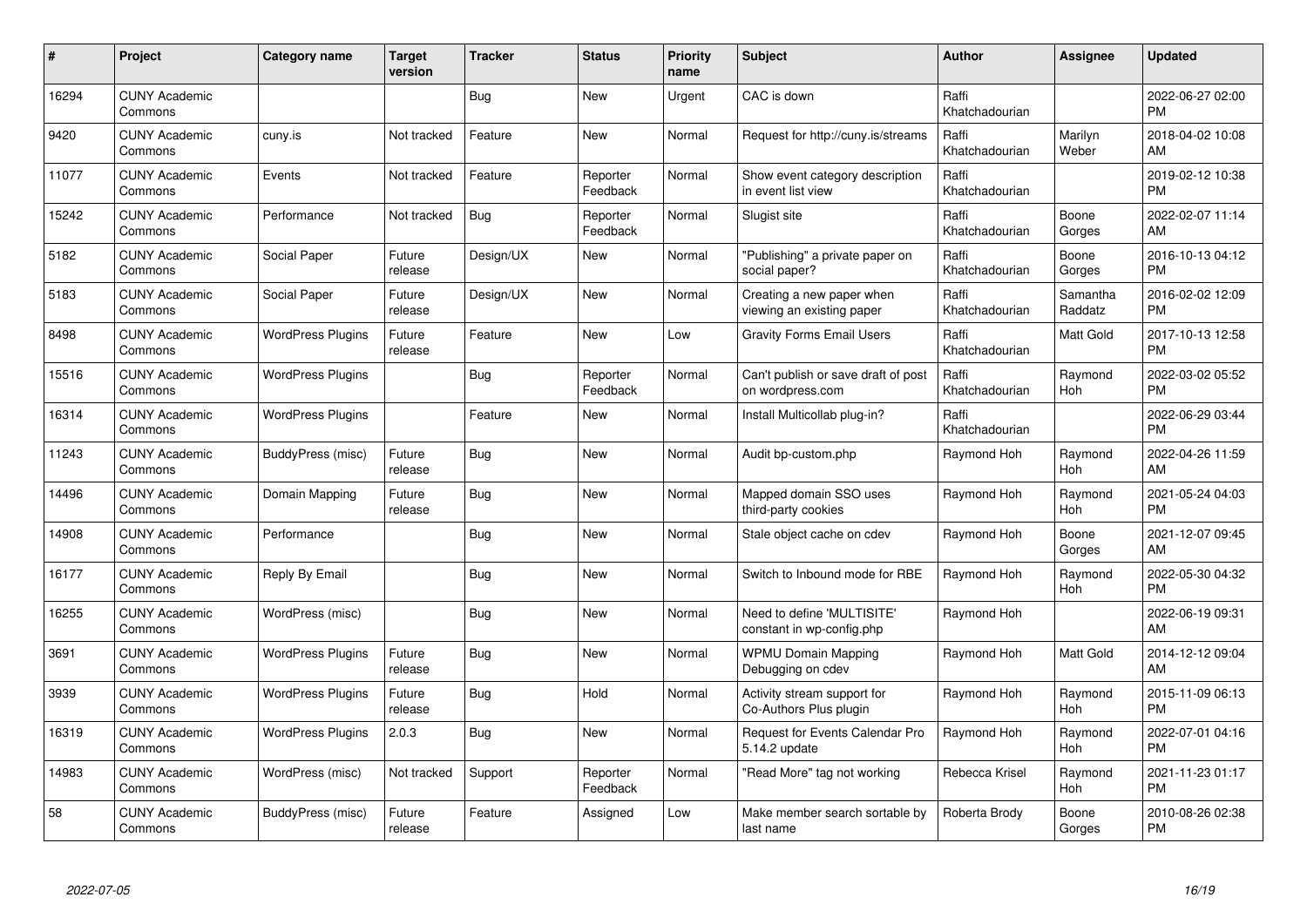| #     | Project                         | Category name            | <b>Target</b><br>version | Tracker   | <b>Status</b>        | <b>Priority</b><br>name | <b>Subject</b>                                                                       | <b>Author</b>    | Assignee            | <b>Updated</b>                |
|-------|---------------------------------|--------------------------|--------------------------|-----------|----------------------|-------------------------|--------------------------------------------------------------------------------------|------------------|---------------------|-------------------------------|
| 5298  | <b>CUNY Academic</b><br>Commons |                          | Not tracked              | Publicity | <b>New</b>           | Normal                  | Survey Pop-Up Text                                                                   | Samantha Raddatz | Samantha<br>Raddatz | 2016-03-22 12:27<br><b>PM</b> |
| 4226  | <b>CUNY Academic</b><br>Commons | <b>BuddyPress Docs</b>   | Future<br>release        | Design/UX | <b>New</b>           | Normal                  | Add option to connect a Doc with<br>a Group                                          | Samantha Raddatz | Samantha<br>Raddatz | 2015-09-09 04:08<br><b>PM</b> |
| 4225  | <b>CUNY Academic</b><br>Commons | DiRT Integration         | Future<br>release        | Design/UX | <b>New</b>           | Normal                  | Add information to DIRT page (in<br>Create a Group)                                  | Samantha Raddatz | Matt Gold           | 2015-06-26 03:14<br><b>PM</b> |
| 4592  | <b>CUNY Academic</b><br>Commons | Events                   | Future<br>release        | Design/UX | New                  | Normal                  | Event Creation - Venue Dropdown<br>Slow                                              | Samantha Raddatz | Boone<br>Gorges     | 2015-09-14 04:56<br><b>PM</b> |
| 4221  | <b>CUNY Academic</b><br>Commons | Group Forums             | Future<br>release        | Design/UX | Assigned             | Normal                  | Add 'Number of Posts' display<br>option to Forum page                                | Samantha Raddatz | Samantha<br>Raddatz | 2015-06-26 02:21<br><b>PM</b> |
| 4253  | <b>CUNY Academic</b><br>Commons | <b>Public Portfolio</b>  | Future<br>release        | Design/UX | New                  | Normal                  | Encourage users to add portfolio<br>content                                          | Samantha Raddatz | Samantha<br>Raddatz | 2015-07-07 11:32<br>AM        |
| 4622  | <b>CUNY Academic</b><br>Commons | <b>Public Portfolio</b>  | Future<br>release        | Design/UX | <b>New</b>           | Normal                  | <b>Profile Visibility Settings</b>                                                   | Samantha Raddatz | Samantha<br>Raddatz | 2015-09-21 12:18<br><b>PM</b> |
| 4222  | <b>CUNY Academic</b><br>Commons | <b>User Experience</b>   | Future<br>release        | Design/UX | <b>New</b>           | Normal                  | Add information to 'Delete<br>Account' page                                          | Samantha Raddatz | scott voth          | 2015-06-26 11:35<br>AM        |
| 585   | <b>CUNY Academic</b><br>Commons | Group Forums             | Future<br>release        | Feature   | Assigned             | Normal                  | Merge Forum Topics                                                                   | Sarah Morgano    | Boone<br>Gorges     | 2011-07-06 04:11<br><b>PM</b> |
| 1888  | <b>CUNY Academic</b><br>Commons | Home Page                | Future<br>release        | Feature   | Assigned             | Normal                  | Refactor BP MPO Activity Filter to<br>support proper pagination                      | Sarah Morgano    | Boone<br>Gorges     | 2014-05-01 07:11<br><b>PM</b> |
| 5826  | <b>CUNY Academic</b><br>Commons | <b>WordPress Plugins</b> | Future<br>release        | Support   | Reporter<br>Feedback | Normal                  | <b>Remove Subscription Options</b><br>plugin from directory                          | Sarah Morgano    | Sarah<br>Morgano    | 2016-10-21 04:14<br><b>PM</b> |
| 11393 | <b>CUNY Academic</b><br>Commons |                          | Not tracked              | Publicity | New                  | Normal                  | After 1.15 release, ceate a hero<br>slide and post about adding a site<br>to a group | scott voth       | Patrick<br>Sweeney  | 2019-05-14 10:32<br>AM        |
| 14394 | <b>CUNY Academic</b><br>Commons |                          | Not tracked              | Feature   | <b>New</b>           | Normal                  | Commons News Site - redesign                                                         | scott voth       | scott voth          | 2021-09-14 10:46<br>AM        |
| 10839 | <b>CUNY Academic</b><br>Commons | About page               | Not tracked              | Support   | New                  | Normal                  | <b>Mission Statement Needs</b><br>Revision                                           | scott voth       | Matt Gold           | 2018-12-26 10:58<br>AM        |
| 519   | <b>CUNY Academic</b><br>Commons | <b>BuddyPress Docs</b>   | Future<br>release        | Feature   | Assigned             | Low                     | TOC for individual docs - for new<br>BP "wiki-like" plugin                           | scott voth       | Boone<br>Gorges     | 2015-11-09 05:54<br><b>PM</b> |
| 14994 | <b>CUNY Academic</b><br>Commons | cdev.gc.cuny.edu         | Not tracked              | Support   | In Progress          | Normal                  | Clear Cache on CDEV                                                                  | scott voth       | Raymond<br>Hoh      | 2021-12-07 03:51<br><b>PM</b> |
| 10226 | <b>CUNY Academic</b><br>Commons | Courses                  | Future<br>release        | Feature   | <b>New</b>           | Normal                  | Add "My Courses" to drop down<br>list                                                | scott voth       | Boone<br>Gorges     | 2021-11-19 12:42<br><b>PM</b> |
| 10982 | <b>CUNY Academic</b><br>Commons | Domain Mapping           | Not tracked              | Support   | Reporter<br>Feedback | Normal                  | <b>CNAME</b> question                                                                | scott voth       |                     | 2019-01-22 04:29<br><b>PM</b> |
| 11493 | <b>CUNY Academic</b><br>Commons | Domain Mapping           | Not tracked              | Support   | Reporter<br>Feedback | Normal                  | Domain Mapping Request - Talia<br>Schaffer                                           | scott voth       | Matt Gold           | 2019-08-06 08:39<br>AM        |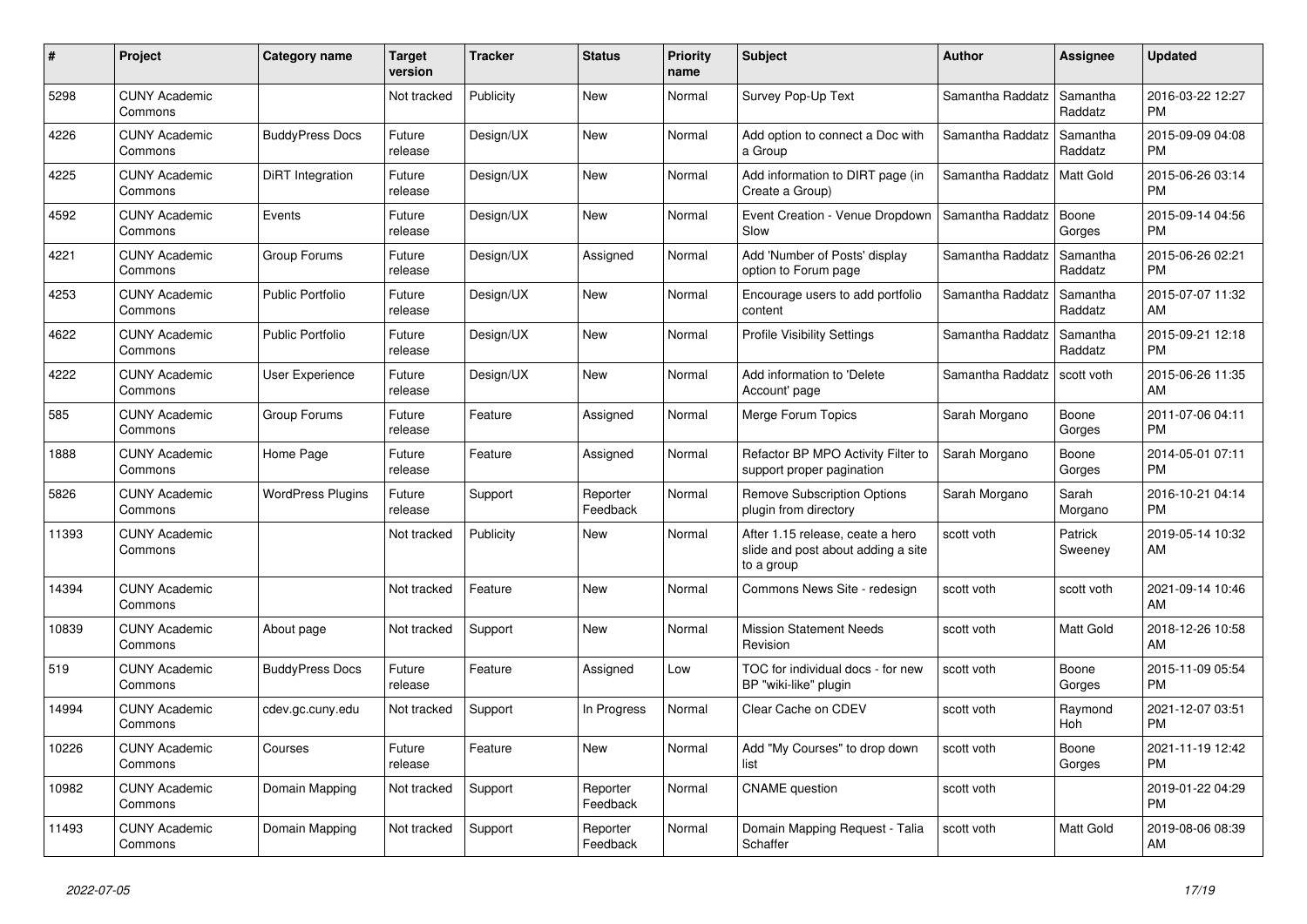| #     | <b>Project</b>                  | <b>Category name</b>     | <b>Target</b><br>version | <b>Tracker</b> | <b>Status</b>        | Priority<br>name | <b>Subject</b>                                                                      | <b>Author</b> | Assignee           | <b>Updated</b>                |
|-------|---------------------------------|--------------------------|--------------------------|----------------|----------------------|------------------|-------------------------------------------------------------------------------------|---------------|--------------------|-------------------------------|
| 4438  | <b>CUNY Academic</b><br>Commons | Events                   | Future<br>release        | <b>Bug</b>     | Assigned             | Normal           | Events Calendar - Export<br><b>Recurring Events</b>                                 | scott voth    | Daniel Jones       | 2016-05-23 04:25<br><b>PM</b> |
| 11531 | <b>CUNY Academic</b><br>Commons | Events                   | Future<br>release        | Feature        | New                  | Normal           | Main Events calendar should<br>include non-public events that<br>user has access to | scott voth    | Boone<br>Gorges    | 2019-06-11 10:00<br>AM        |
| 12392 | <b>CUNY Academic</b><br>Commons | Help/Codex               | Not tracked              | Documentation  | <b>New</b>           | Normal           | <b>Updates to Common Commons</b><br>Questions on Help Page                          | scott voth    | Margaret<br>Galvan | 2020-02-11 10:53<br>AM        |
| 4535  | <b>CUNY Academic</b><br>Commons | My Commons               | Future<br>release        | <b>Bug</b>     | <b>New</b>           | Low              | My Commons filter issue                                                             | scott voth    | Raymond<br>Hoh     | 2015-09-01 11:17<br>AM        |
| 5827  | <b>CUNY Academic</b><br>Commons | <b>Public Portfolio</b>  | Future<br>release        | Bug            | Assigned             | Normal           | Academic Interests square bracket   scott voth<br>links not working                 |               | Chris Stein        | 2016-08-11 11:59<br><b>PM</b> |
| 10354 | <b>CUNY Academic</b><br>Commons | <b>Public Portfolio</b>  | Future<br>release        | Feature        | <b>New</b>           | Normal           | Opt out of Having a Profile Page                                                    | scott voth    | Chris Stein        | 2020-05-12 10:43<br>AM        |
| 11496 | <b>CUNY Academic</b><br>Commons | <b>Public Portfolio</b>  | 1.15.2                   | Support        | <b>New</b>           | Normal           | Replace Twitter Icon on Member<br>Portfolio page                                    | scott voth    | Boone<br>Gorges    | 2019-06-06 01:03<br><b>PM</b> |
| 12247 | <b>CUNY Academic</b><br>Commons | Publicity                | Not tracked              | Support        | New                  | Normal           | <b>Screenshot of First Commons</b><br>Homepage                                      | scott voth    | scott voth         | 2020-01-14 12:08<br><b>PM</b> |
| 11860 | <b>CUNY Academic</b><br>Commons | Registration             | Future<br>release        | Feature        | New                  | Normal           | <b>Ensure Students Are Aware They</b><br>Can Use Aliases At Registration            | scott voth    |                    | 2019-09-24 08:46<br>AM        |
| 11386 | <b>CUNY Academic</b><br>Commons | WordPress - Media        | Not tracked              | Support        | Reporter<br>Feedback | Normal           | disappearing images                                                                 | scott voth    | Boone<br>Gorges    | 2019-05-14 10:32<br>AM        |
| 14113 | <b>CUNY Academic</b><br>Commons | WordPress (misc)         | Future<br>release        | Bug            | Hold                 | Normal           | Block Editor Not Working on this<br>page - Json error                               | scott voth    | Boone<br>Gorges    | 2021-03-05 11:01<br>AM        |
| 15767 | <b>CUNY Academic</b><br>Commons | WordPress (misc)         |                          | Support        | New                  | Normal           | Site loading slowly                                                                 | scott voth    | Boone<br>Gorges    | 2022-04-04 08:56<br><b>PM</b> |
| 16245 | <b>CUNY Academic</b><br>Commons | WordPress (misc)         |                          | Bug            | Reporter<br>Feedback | Normal           | Save Button missing on<br><b>WordPress Profile page</b>                             | scott voth    | Raymond<br>Hoh     | 2022-06-16 03:09<br><b>PM</b> |
| 9515  | <b>CUNY Academic</b><br>Commons | <b>WordPress Plugins</b> | Not tracked              | Bug            | Reporter<br>Feedback | Normal           | Text to Speech plugin - "More<br>Slowly" checkbox not working                       | scott voth    | Boone<br>Gorges    | 2018-06-13 02:26<br><b>PM</b> |
| 11788 | <b>CUNY Academic</b><br>Commons | <b>WordPress Plugins</b> | Future<br>release        | Support        | Reporter<br>Feedback | Normal           | Plugin Request - Browse Aloud                                                       | scott voth    |                    | 2019-09-24 08:42<br>AM        |
| 12573 | <b>CUNY Academic</b><br>Commons | <b>WordPress Plugins</b> | Future<br>release        | <b>Bug</b>     | New                  | Normal           | <b>CommentPress Core Issues</b>                                                     | scott voth    |                    | 2020-03-24 04:32<br><b>PM</b> |
| 13946 | <b>CUNY Academic</b><br>Commons | <b>WordPress Plugins</b> | 2.1.0                    | Support        | Assigned             | Normal           | <b>Custom Embed handler For</b><br>OneDrive files                                   | scott voth    | Raymond<br>Hoh     | 2022-05-26 10:46<br>AM        |
| 3492  | <b>CUNY Academic</b><br>Commons | <b>WordPress Themes</b>  | Future<br>release        | Support        | Assigned             | Normal           | Add CBOX theme to the<br>Commons                                                    | scott voth    | Raymond<br>Hoh     | 2014-10-08 05:55<br><b>PM</b> |
| 10439 | <b>CUNY Academic</b><br>Commons | Design                   | 2.1.0                    | Design/UX      | <b>New</b>           | Normal           | Create Style Guide for Commons                                                      | Sonja Leix    | Sara Cannon        | 2022-06-28 01:43<br><b>PM</b> |